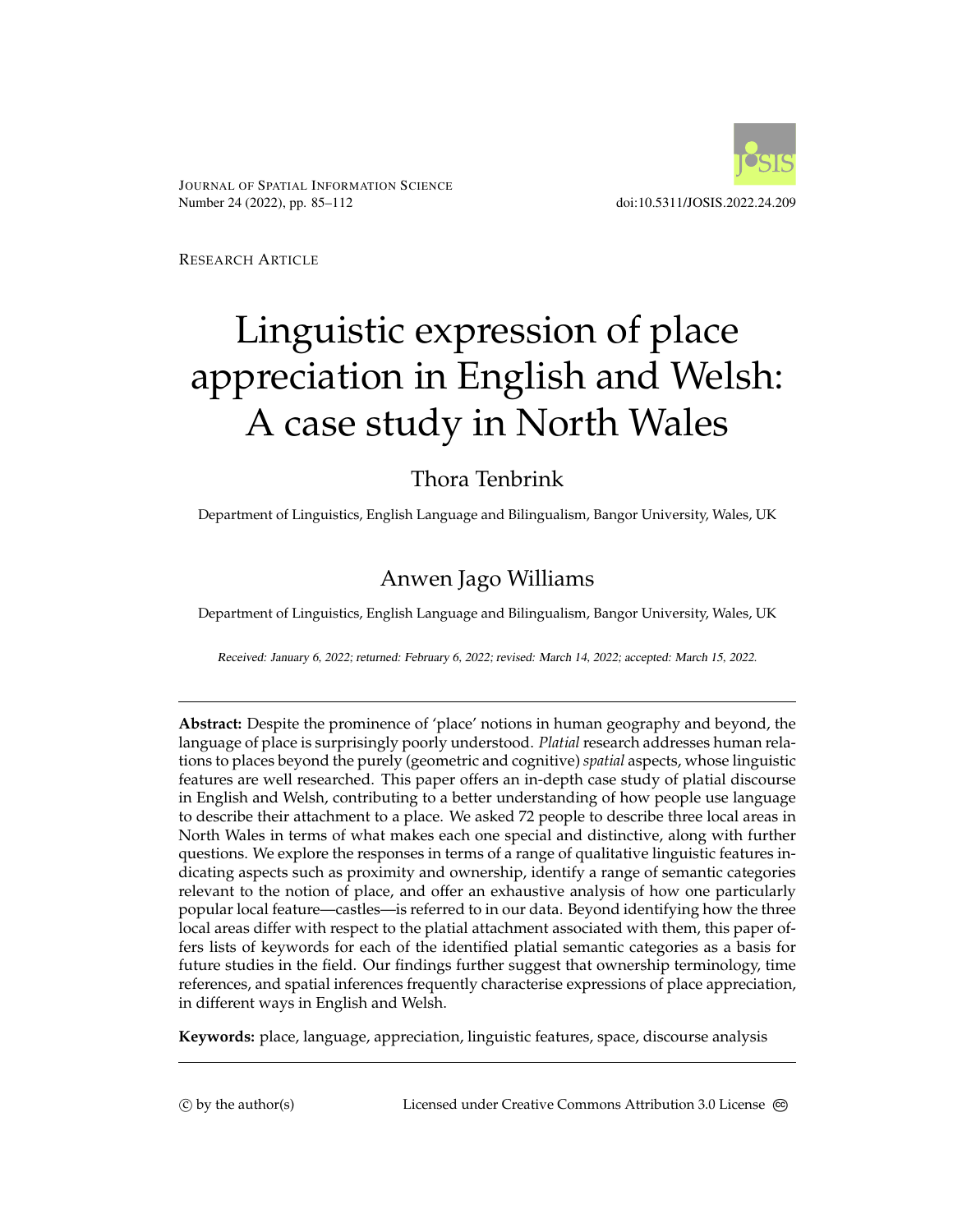# **1 Introduction**

Spatial cognition research has long since recognised the importance of language as a representation of cognition, and accordingly invested a wide range of endeavours into a better understanding of spatial language and its use [\[7,](#page-22-0) [28,](#page-23-0) [45\]](#page-24-0). For instance, insights have been gained into how humans understand space and spatial relationships, how they manage to identify the location of objects and navigate to places, the extent to which functionality, salience, and relevance come into play, and much else - a rich array of insights on spatial cognition based on linguistic study. However, despite the fundamental recognition that humans relate to the space around them from the day they are born, linguistic research hasn't invested nearly as much effort into addressing the nature of this relationship, that is: what the space around us actually means to us as humans, and how this meaningfulness is represented in language [\[49\]](#page-25-0).

To approach the decisive difference here, one might start by considering the fundamental distinction between cognition and emotion [\[11\]](#page-22-1). Cognition, in this context, means understanding geometric and associated physical aspects of space, including where things are and how to get to them; this has been well researched through the lens of language. Emotion, on the other hand, concerns what places mean to humans - the associated feelings, the personal importance of a place. Viewed this way, we don't just relate to places in a spatial way (as in 'the desk is in front of me') but also 'platially': the desk may mean something specific to me, it may have emotional value, or personal importance, if only in terms of allowing me to write this paragraph. Place, then, incorporates aspects that pertain to the realm of emotion, going beyond (cognitive) space. This is particularly interesting in light of the fact that emotional meanings differ across cultures [\[24\]](#page-23-1), as expressed through language. However, notably the concept of place goes beyond emotional aspects, as meanings can be constituted in many ways [\[22\]](#page-23-2) (see section [2.1\)](#page-3-0).

The two aspects of cognition and emotion, in the context of space and place, may be more closely related than one might expect [\[52\]](#page-25-1). We tend to prefer to have objects (and people) close to us that we emotionally relate to, and we naturally tend to be more closely connected to our surroundings than to more distant areas and aspects of the world - unless we have been there and developed a personal relationship. Language reflects this natural correlation of emotional and spatial proximity in various ways, for instance by metaphorical expressions [\[26\]](#page-23-3) that express emotional attachment in terms of spatial distance, such as 'close to my heart' or 'we grew apart over time'.

The notion of place has long been recognised as decisive in human geography, geographic information science and other fields that aim to explore the meanings of places for humans [\[9\]](#page-22-2). In these fields, understanding where places are is only the beginning; to gain deeper insight about spatial configurations and their roles and effects, it is fundamentally necessary to understand the meanings of places for humans, in everyday life, in society as a whole, and for individuals. It seems an oddity that this deeper layer of understanding spatial relationships and places, in terms of how humans attach themselves to them, has rarely been addressed from a linguistic point of view. As a result, it is largely unclear just how humans linguistically convey the *significance* of a place (its meaningfulness), even though we can model in great detail how humans express the *spatial* relationship between places (or between themselves and a place, or an object).

This paper aims to contribute to a better understanding of human relations to places, by investigating the linguistic features of discourse that describes three distinct areas in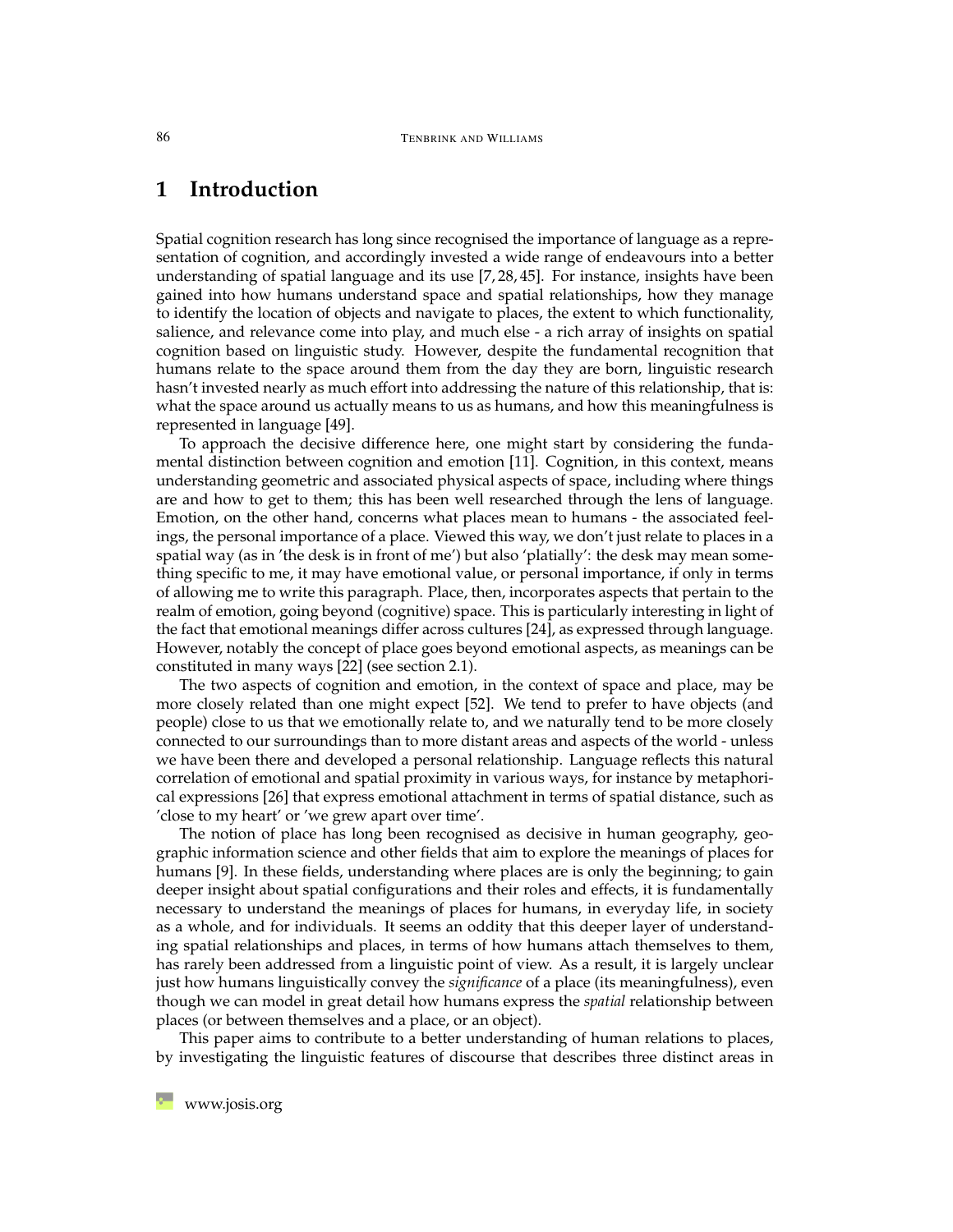North Wales. This is largely descriptive, qualitative, and explorative; due to the lack of clear indication in previous research as to how platial language might be defined, there was no way of predicting the presence or preponderance of certain features over others depending on relevant scenario factors. Nevertheless, the exploration of three distinct local areas allows us to highlight different nuances of platial attachment, capturing the intuition that there are diverse ways of relating to places: one might be mostly appreciated for its beauty and tranquility, whereas another attracts attachment through its many options for activities. We will start by reviewing relevant literature in this interdisciplinary field, and then present our study on platial language in North Wales.

# **2 Place attachment in language: an overview**

Several previous studies have pointed to the importance of language in the study of place. According to Craik [\[8\]](#page-22-3), humans respond to landscapes in at least three distinct ways: a) by describing their attributes neutrally, b) by evaluating their attributes against some standard, and c) by expressing personal preferences. Our focus in this paper is on the evaluative aspects, in contrast to most previous approaches that appear to address primarily the 'objective' response - which tends to concern *spatial* (locational) rather than *platial* (affective) aspects, and therefore sheds little light on the linguistic expression of human relations to place.

Nevertheless, insights abound that human understanding of places is intricately linked with their experiences of them, as famously established by Relph [\[39\]](#page-24-1). For instance, Gustafson [\[20\]](#page-23-4) explored the meanings of places through a qualitative interview study, aiming to identify and model underlying themes and relevant dimensions of place attachment expressed in language—but without focusing on the actual linguistic forms. Somewhat similarly, Scheider and Janowicz [\[42\]](#page-24-2) presented a conceptual (i.e., not language-focused) ontology of 'place reference systems' based on human activities that define their relations to places (and relations between places). Such studies frequently draw on discourse but do not target language itself as a medium of representation.

Perhaps the most comprehensive summary of relevant insights in the field is offered by Hamzei et al. [\[22\]](#page-23-2) (see next section). Concerning language, they noted that "Linguistic facets are the manifestations of place in language"  $[22, p. 52]$  $[22, p. 52]$ —such as place names (toponyms) that are used to refer to places, and the complications associated with such references. For instance, Winter and Freksa [\[55\]](#page-25-2) characterised linguistic notions of place by contrast, exploring how reference to places can be achieved by establishing a contrast to competing places in the discourse context. Here, much as elsewhere, places are understood in terms of "where one may locate objects or events" [\[55,](#page-25-2) p. 37], focusing on the spatial location of a place rather than any personal attachment to it. While these approaches are valuable and important in their own right, they do not explore the linguistic expression of human relations to space on an affective level as such.

Two main pathways remain for exploring how human relations to places (or place attachment) might be expressed in language: previous non-linguistic studies on place features and facets, and previous linguistic studies on the expression of emotion (affect or appreciation) in more general terms. In the following we will briefly review each of these in turn.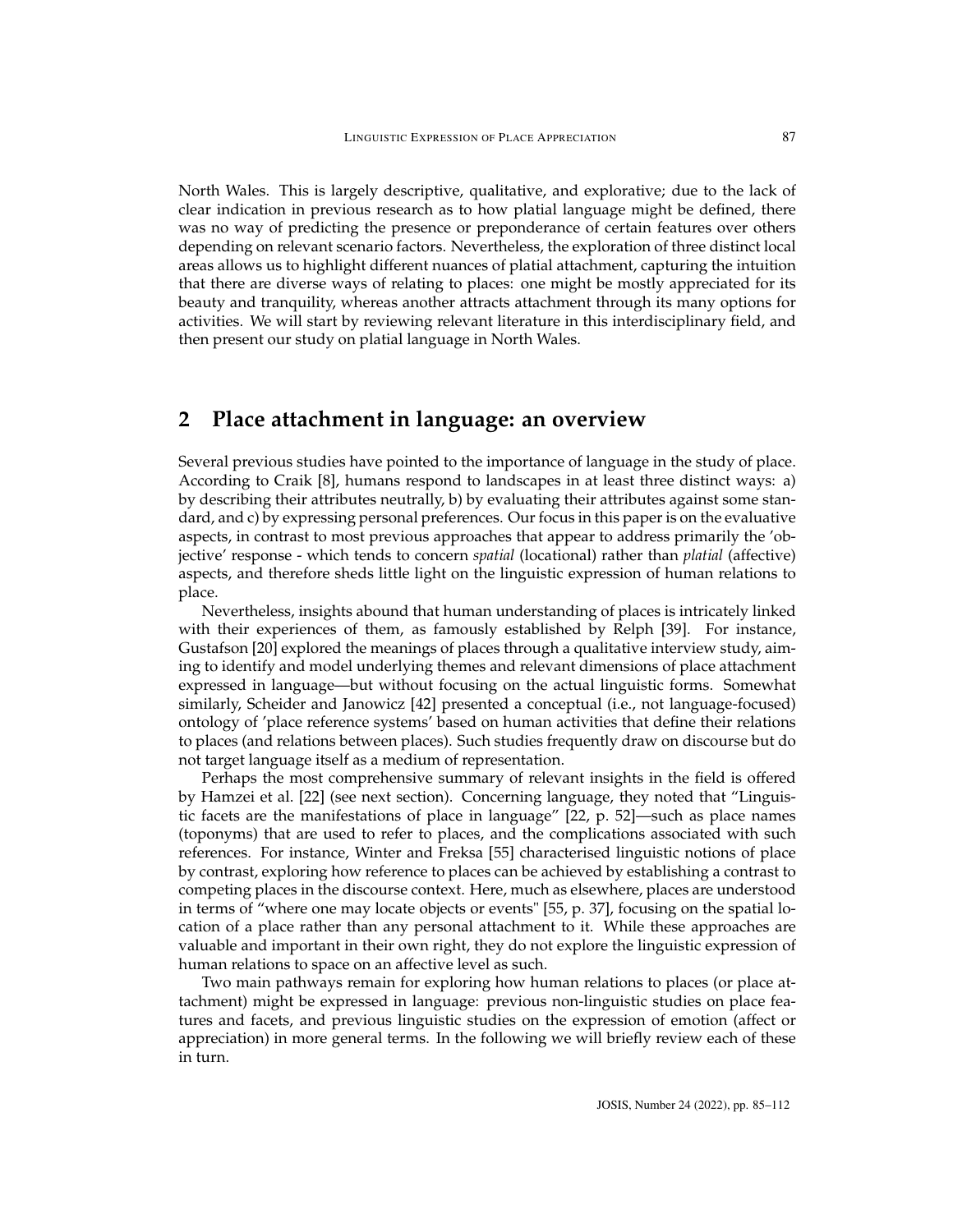## <span id="page-3-0"></span>**2.1 Place features and facets**

Hamzei et al. [\[22\]](#page-23-2) systematically reviewed the literature in human geography, GIScience and environmental psychology to extract and categorize what they called 'place facets': information that differentiates one place from another, and which has been identified as relevant in the literature concerning human place concepts. The current study makes use of insights from this systematic literature review in order to incorporate interdisciplinarity into linguistic examinations of place from the outset. Prominent facets identified by [\[22\]](#page-23-2) include style and form, structure and parts, spatial relationships between places, location, emotional attachment, sense of place, function, and affordance and activity. Hierarchical clusters emerged around *anthropocentric* facets (containing emotive and functional facets) as opposed to *geographic facets* (containing physical and spatial facets). This highlights the broad range of terminology and insights associated with notions of place, demonstrating the many ways in which a space can be meaningful to humans.

Like Massey [\[31\]](#page-24-3), many authors understand the notion of place as concerning a specific space with associated social relations. For instance, Gowing [\[19\]](#page-23-5) examined gendered divisions in the use of space, and the different meanings that the same factors, such as privacy, public spaces, or even a shared address, can have for different people depending on their circumstances. Because perceptions of what it means for individuals to be in the same space can vary, the physical attributes of that space may be overlayed with different social (and thus presumably cognitive) maps for women and men [\[19\]](#page-23-5). London's Fields at the turn of the sixteenth century, for example, were portrayed as places of recreation for men and work for women—and for the latter, danger as well [\[19\]](#page-23-5).

In geographic information science (GIS), social aspects are also considered, though some authors focus on place primarily as an emotionally salient correlate of objective, measurable space [\[22\]](#page-23-2). Many quantitative methods of associating spaces (especially those with toponyms) with emotions have been proposed (e.g., Chen et al. on georeferencing [\[5\]](#page-22-4)). These examinations of the link between objective spaces and emotions are not limited to positive emotions. For instance, Comber et al. [\[6\]](#page-22-5) examined place denigration on Twitter, examining patterns of places that are described in a disparaging way by locals and nonlocals.

Giordano and Cole [\[18\]](#page-23-6) combined GIS and humanities research to map the experiences of holocaust survivors platially using topological mapping. They highlight the importance of ensuring that experiences are not lost or ignored in data because of the problems inherent in mapping places with fuzzy or uncertain boundaries and geographical locations. They also demonstrate that places have a temporal element—associations change over time.

There is abundant evidence for neurological correlates of dimensions relevant to place such as memory, perception, orientation, attention, emotion and autobiographical memory [\[27\]](#page-23-7). For instance, using brain imaging techniques, Gatersleben et al. [\[16\]](#page-23-8) provide evidence that the brain distinguishes meaningful from neutral places, reflected by differential responses in the amygdala (emotion processing), the medial prefrontal cortex (processing of memory and emotional appraisal, among other things), and the para-hippocampal place area. The latter suggests that the area is involved in processing the relationship between the participant and the environment—which may be because people are more inclined to picture themselves in places that are personally meaningful to them [\[16\]](#page-23-8).

Place-based research is also well established in environmental psychology. Examining emotional attachments to natural environments, van Riper et al. [\[53\]](#page-25-3) found that an environmental world-view was associated with a broader range of motivations to engage with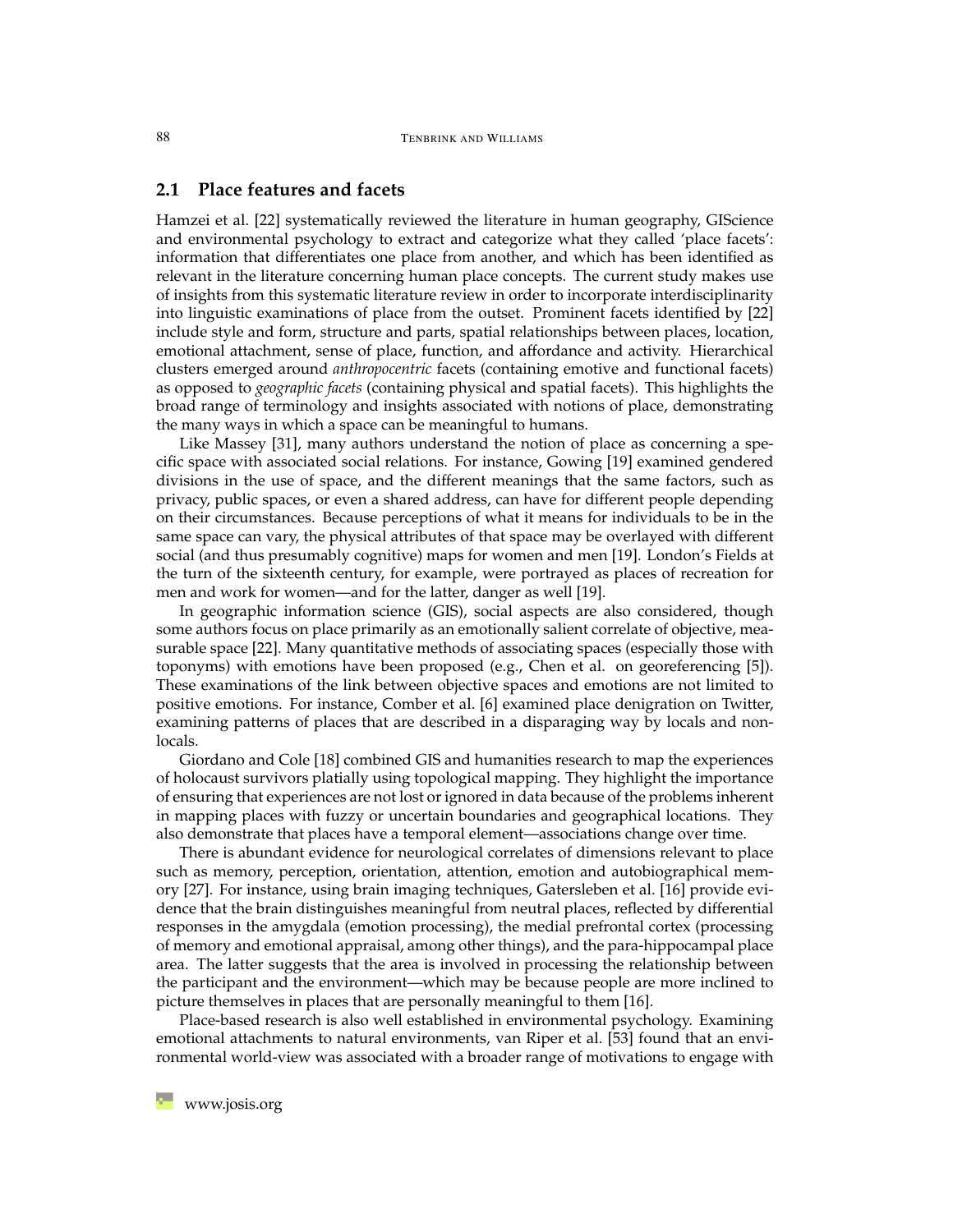the outdoors than a more human-based world-view, and that social bonds associated with place had different effects on place attachment for different people. Additionally, the kind of activity that people do in a place affects the kind of attachment they have to it [\[53\]](#page-25-3).

### <span id="page-4-0"></span>**2.2 Linguistic features**

When a place is meaningful to us, we are likely to talk about it in favourable terms (unless we're disappointed by it in some way, raising negative emotions), reflecting the various ways in which the place means something to us. This simple everyday observation means that the discourse of place can be taken as one way in which the meaning of place is represented: a source of insights concerning what 'platial meaning' might mean. In the following, we briefly review the kinds of linguistic features that are likely to be relevant in this regard.

Specific contexts will always contribute heavily to the range of vocabulary and linguistic constructions that speakers use, and the language of place may be particularly contextdependent due to the relevance of specific location features for specific individuals. However, based on the existing literature on place facets (including those briefly exemplified in the previous section, and further inspired by the excellent review in [\[22\]](#page-23-2)) several recurring generic dimensions stand out that are likely to be represented systematically in language:

- Affect and emotion [\[14,](#page-22-6) [16,](#page-23-8) [22,](#page-23-2) [29,](#page-23-9) [43\]](#page-24-4)
- Social relations [\[19,](#page-23-5) [20,](#page-23-4) [31,](#page-24-3) [41\]](#page-24-5)
- Spatial location [\[4,](#page-22-7)[22,](#page-23-2)[51\]](#page-25-4)
- Environmental qualities [\[14,](#page-22-6) [20,](#page-23-4) [53\]](#page-25-3)
- Activities, affordances and experiences [\[14,](#page-22-6) [27,](#page-23-7) [32,](#page-24-6) [39,](#page-24-1) [42\]](#page-24-2)
- History and culture [\[25,](#page-23-10) [32,](#page-24-6) [43\]](#page-24-4)

Considering their linguistic expression, the last three of these are likely to be represented by domain-specific terminology: nouns and adjectives describing features associated with environments, activity verbs, past-tense descriptions of experiences and events, and cultural reference terms. Such terminology may be recurring in descriptions for particular types of places, but it is unlikely that there is a database or 'grammar' of any kind that might serve as a generic resource for related linguistic features.

The first three items on the list, however, are more promising from a linguistic point of view. There is abundant literature on spatial location terminology and concepts [\[49\]](#page-25-0), at least in English. As spatial prepositions constitute a closed set, they can be examined in their entirety [\[45\]](#page-24-0) (provided that the language in question is sufficiently well documented), covering a vast territory in the realm of spatial language. What remains, therefore, is to establish with greater systematicity how exactly this wealth of insight on spatial language serves to explain the meaning of a place to a human: location in itself is not sufficient; the fact that a place exists somewhere will not make it meaningful. Therefore, the ways in which speakers use spatial language embedded in place attachment descriptions need to be explored more systematically.

Social relations, as such, are certainly wide and varied in their linguistic expression. However, personal pronouns grammatically distinguish between the speaker (I), a dialogue partner (you), and someone else (he/she/they); the inclusion or exclusion of others in a social relationship is then expressed by the plural versions (we/you/they). Based on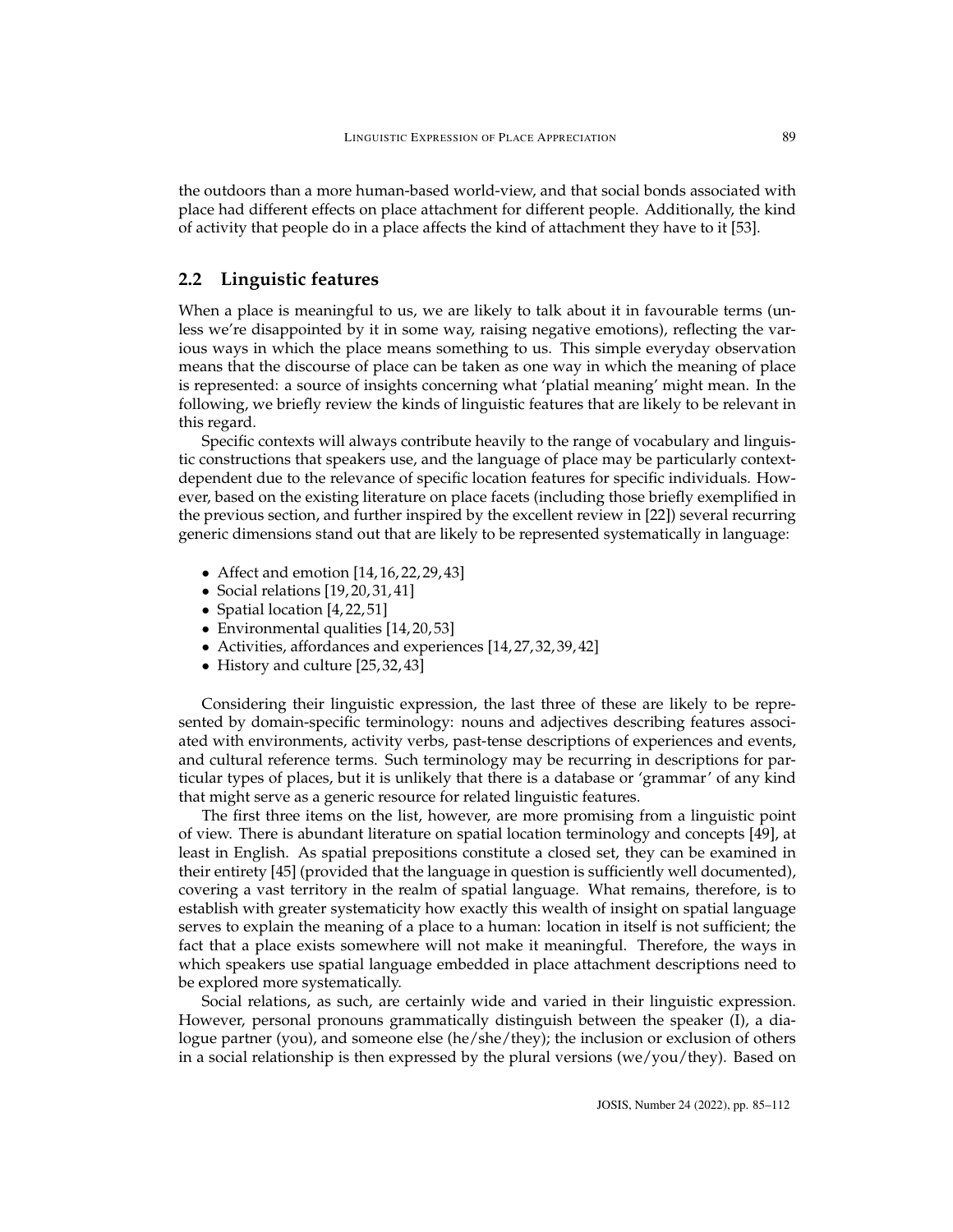this fundamental distinction, relations can be extended to ownership, using possessive pronouns (my/our). These differences, which systematically express human relationships, are so basic to language that they have been suggested as linguistic universals (although the details of this are controversial; [\[56\]](#page-25-5)). For current purposes, it can be noted that attention to pronouns in platial discourse may be a good starting point for highlighting social relations in platial discourse - similar to abundant critical discourse analysis studies examining the prominent manipulative 'us vs. them' distinction in political discourse [\[40\]](#page-24-7).

The first item in the list above is the last item to be examined here. The linguistic expression of affect and emotion arguably falls between the two extremes of 'closed class' (like spatial prepositions and pronouns) and 'entirely context-dependent' (and therefore elusive of generic examination, like specific references to historic events). There is no specific grammatical category associated with affect, yet there are systematic linguistic resources for this prominent function of communication. Humans talk frequently about emotions and evaluations, in a range of recurring ways that have been explored in depth within the grammatical framework of Systemic Functional Grammar (SFG) [\[21\]](#page-23-11). SFG was designed to capture the generic functions of linguistic resources and systems in discourse, including how speakers represent the world (through the *ideational* function) and how they frame this representation from their own viewpoint in dialogue (through the *interpersonal* function).

Martin and Rose [\[30\]](#page-24-8) built on SFG to identify the resources available in discourse to express what they called the discourse system of 'Appraisal', a "system of interpersonal meanings (...) for negotiating our social relationships, by telling our listeners or readers how we feel about things and people (in a word, what our attitudes are)" [p. 26]. Their framework includes three main aspects:

- 1. Affect: the expression of positive and negative feelings, in a direct or implicit way.
- 2. Appreciation: evaluating things and experiences.
- 3. Judgement: expressing opinions about people's character and behaviour.

Of these, the first two are directly relevant to the place facet of emotion, in that people express their feelings or their appreciation of the environment in question. While Martin and Rose [\[30\]](#page-24-8) further structure and elaborate these categories, the actual application for discourse analysis must be data-driven to a high extent; therefore we refrain from further expanding on the theory here. Note however that the framework also offers some scope to inform the facet of social relations, as people may appreciate a place because of the social experiences associated with it. Here, Martin and Rose's framework [\[30\]](#page-24-8) motivates the distinction between Affect and Appreciation in our quantitative analysis in Section [4.2,](#page-10-0) and supports our qualitative analysis of Self vs. Other in Section [4.1.](#page-8-0)

# **3 Our study: Platial language in North Wales**

The main aim of our study was to explore the language of place attachment (primarily in English, as most available literature on the topic focuses on English), offering a firmer basis for future studies in the field to identify expressions of platial relations on a linguistic level. As a secondary aim, we were interested in differential place attachment, and therefore designed our study around three distinct local areas, defined as Marine Character Areas (MCAs, with distinct features and 'identities') by Natural Resources Wales [\(https://naturalresources.wales/evidence-and-data/maps/marine-character-areas\)](https://naturalresources.wales/evidence-and-data/maps/marine-character-areas),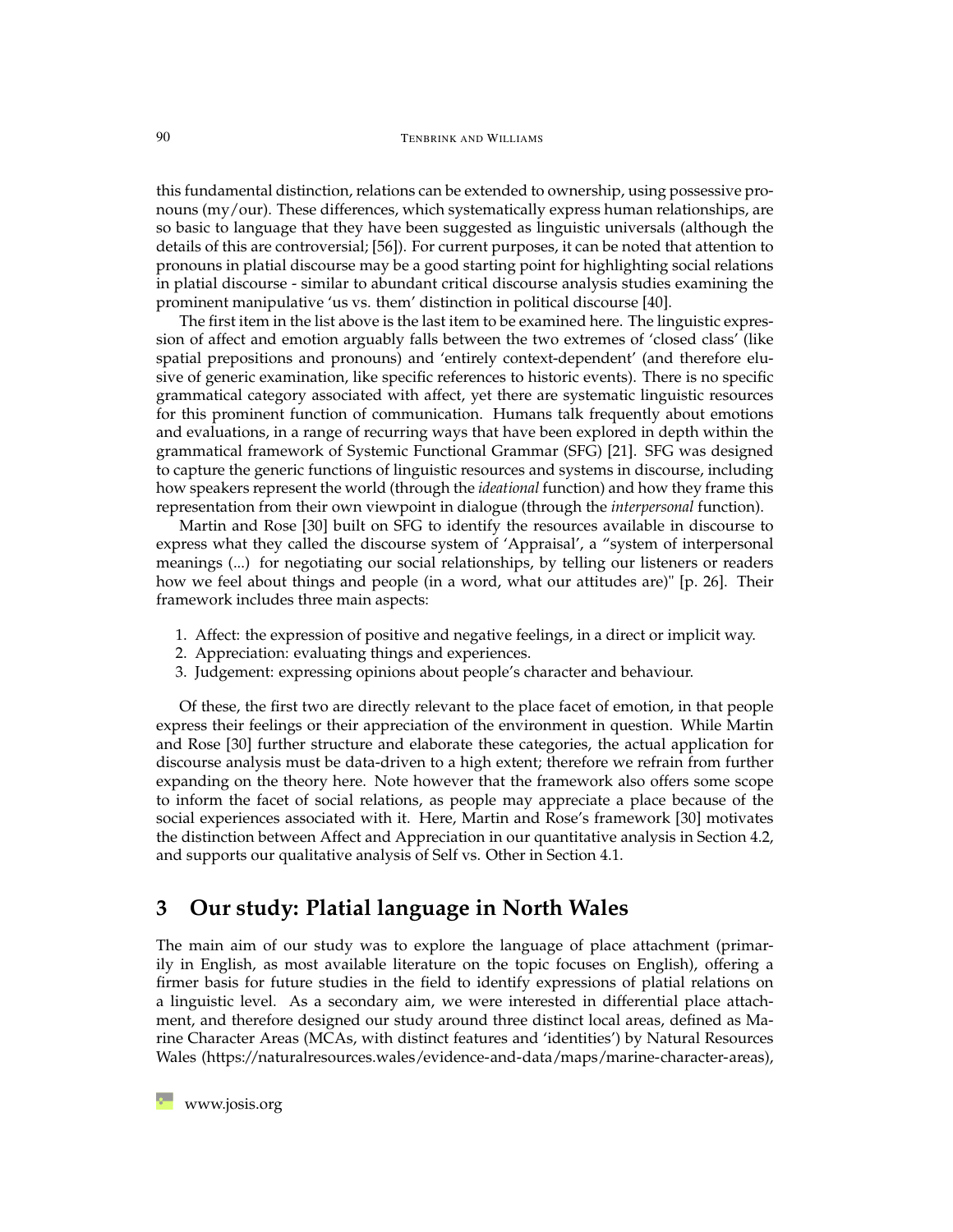who suggest that such areas "reflect the relationship between people and place and the part it plays in forming the setting to our everyday lives". A tertiary aim is to gain initial insights into the expression of place attachment in Welsh, primarily by way of comparison with English (the analysis of which is, as noted, more clearly anchored in the existing literature).

While specific attributes of certain local landscapes might not be of central interest in wider academia, place attachment is by its nature sensitive to the specific places considered. We reasoned that people's relations to different areas around them would reveal differential patterns of place attachment more systematically than, for instance, descriptions of just one local area, generic landscapes, or previously unencountered locations.

## **3.1 Method**

A bilingual questionnaire (English and Welsh) was designed with 14 questions covering background information on the participants (age, gender, where they lived and for how long, native language, level of Welsh proficiency) as well as data on their perceptions of the three MCAs (the Menai Strait, Caernarfon Bay, Conwy Bay). The definition of each MCA is an expanse of water plus the associated coastal landscape, and it was expected that the local participants would intuitively understand the references, for which we only provided a brief explanation (e.g., "Caernarfon Bay: the bay area between Anglesey and the Llyn Peninsula southwest of Menai Strait"). And indeed they did, without questioning ˆ them, although not all of them were equally familiar with each of the areas (as intended).

The participants were first asked to describe each of these areas individually, and then to specify what made them different to each other. Then they were asked how the location of things in the area (such as where places and attractions are) affected what these areas meant to them. In order to learn more about what they actually referred to (as we did not define the MCAs for them), they were then asked to draw the boundaries of the different areas and to describe how they decided where the boundaries were. The final question (followed only by an option to add Further Comments) was on how their perception would change if changes were made to the environment.

#### **3.2 Participants**

The participants were randomly recruited at different locations (public places in three neighbouring towns: Bangor, Y Felinheli, and Caernarfon) in Gwynedd, North Wales and were asked for their consent to participate. The three towns were chosen due to their relation to the MCAs: all three towns are associated with the Menai Strait MCA, which thus makes it the central MCA for this study (and was therefore asked about first). While Y Felinheli is fairly centrally located along the length of the MCA, Bangor is closer to the next MCA to the northeast (Conwy Bay), whereas Caernarfon is closer to the next MCA to the southwest (Caernarfon Bay). While Y Felinheli is smaller in size than Bangor and Caernarfon, we selected the public places for data collection to be of similar nature, such as Bangor swimming pool, Caernarfon leisure centre, and Plas Menai outdoor centre (Y Felinheli).

72 people answered the questionnaire (39 females; 33 males) among whom 44 were native speakers of Welsh (20 females; 24 males), whereas the other participants named English as their (first) native language. 21 participants answered the questionnaire in Welsh, the others in English, and 1 person answered in both languages. The English first-language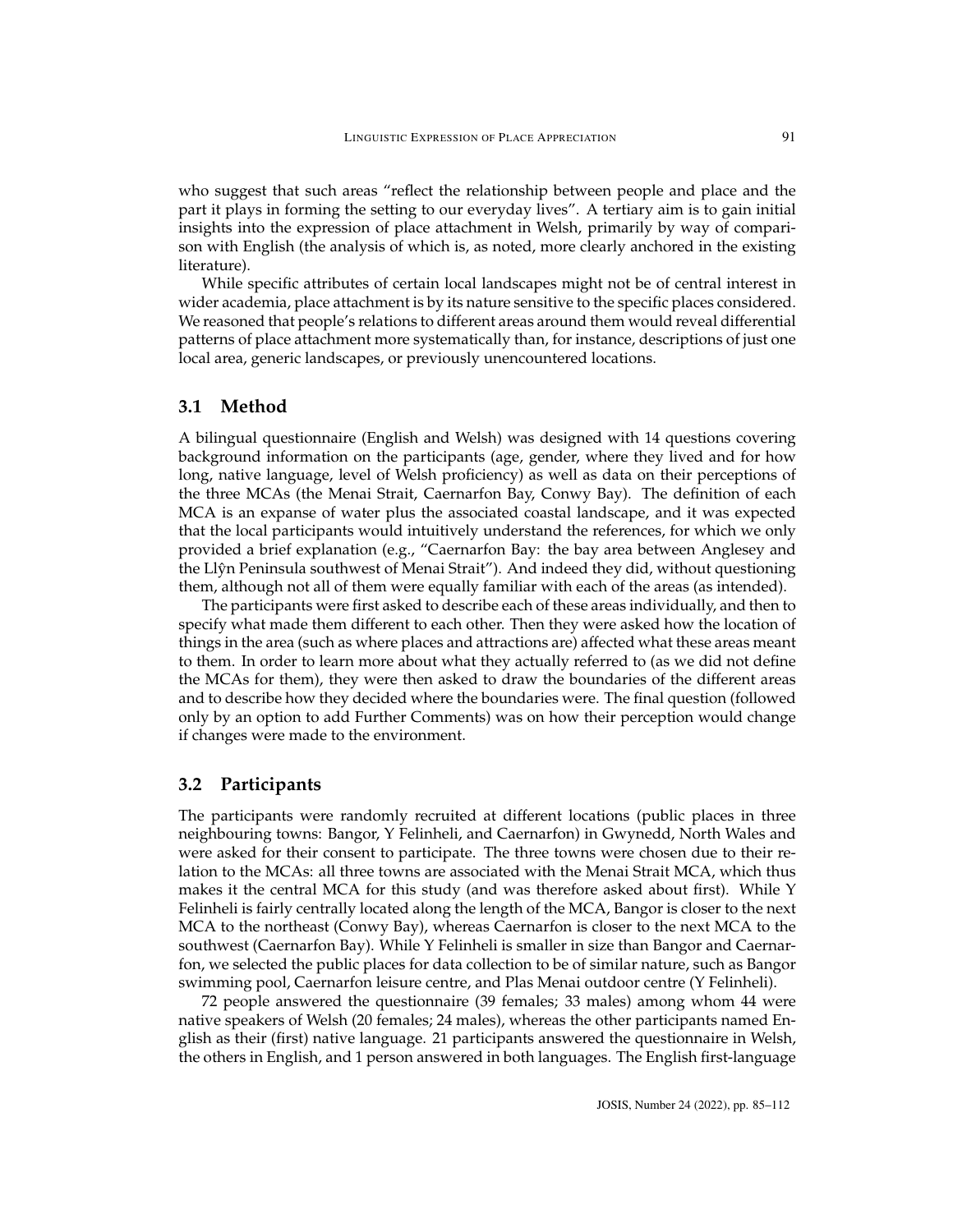speakers had different levels of proficiency in Welsh, ranging from none (9 participants) to the ability to understand, speak, read and write in Welsh (7 participants).

#### <span id="page-7-0"></span>**3.3 Content summary**

While a detailed content analysis is beyond the scope of this paper, here is a brief impressionistic summary, in order to offer some intuitive understanding of how participants responded to the questions. One general observation of note is that participants were unusually eager to fill in these questionnaires, despite the awkwardness of having to hand-write on paper in public, and without prior warning or reward. Some of the answers were astonishingly extensive and detailed, reflecting the participants' *affective* involvement with the topic. On this basis alone, we surmise that we might have succeeded in collating evidence of place attachment: the local areas we asked about *meant* something to the people who responded—otherwise they would have had little reason to invest so much time (sometimes up to an hour) and effort.

Following demographic questions, the first content question was worded "Please describe the Menai Strait area. What makes the area special and distinctive?" Here, participants tended to refer to the Menai Strait water, the tides and the two prominent bridges across the Menai Strait. The biodiversity of the area and associated activities were also highlighted (landscapes, fauna, flora, outdoor activities). The atmosphere was described as peaceful, quiet and rich in history and culture.

The same question was then asked about Caernarfon Bay, where Caernarfon castle featured frequently in the descriptions, but visual and natural features were also often mentioned.

Conwy Bay was described as busy, with activities, marine life, a windfarm and tourists, and a range of specific places and their attributes were mentioned in this area.

When asked about the main differences between the three MCAs, responses concerned features of the environment, in terms of landscapes, flora and wildlife, open waters and beaches (both the latter being associated with Caernarfon Bay and Conwy Bay but not with the Menai Strait), and stronger tidal effects in the Menai Strait area. The Conwy Bay area was seen as more populated, built up, touristy and having more access to activities and attractions than the two other areas, but with a lower level of Welsh language and culture.

In answer to the question "How does the location of things in the area (such as where places and attractions are) affect what these areas mean to you?", many people mentioned the importance of accessibility; they clearly appreciated having many different attractions on their doorstep, and they preferred those areas that were closer to their homes. Some participants said they preferred quieter places. A fairly common answer was to emphasise the emotional connection with the place, rather than access to attractions.

Most of the participants drew the boundaries based on local knowledge and personal experience of the areas, and used the coastlines and town names to guide them, as well as well-known landmarks.

When asked "What would happen to your perception of the area if something changed?" (with some examples, including a wind farm, a large housing project, or a new nature reserve), many participants said they did not mind change as long as it did not disfigure the landscape or harm the environment. The vast majority felt attached to their environment and wanted to preserve it, so they welcomed changes that were beneficial.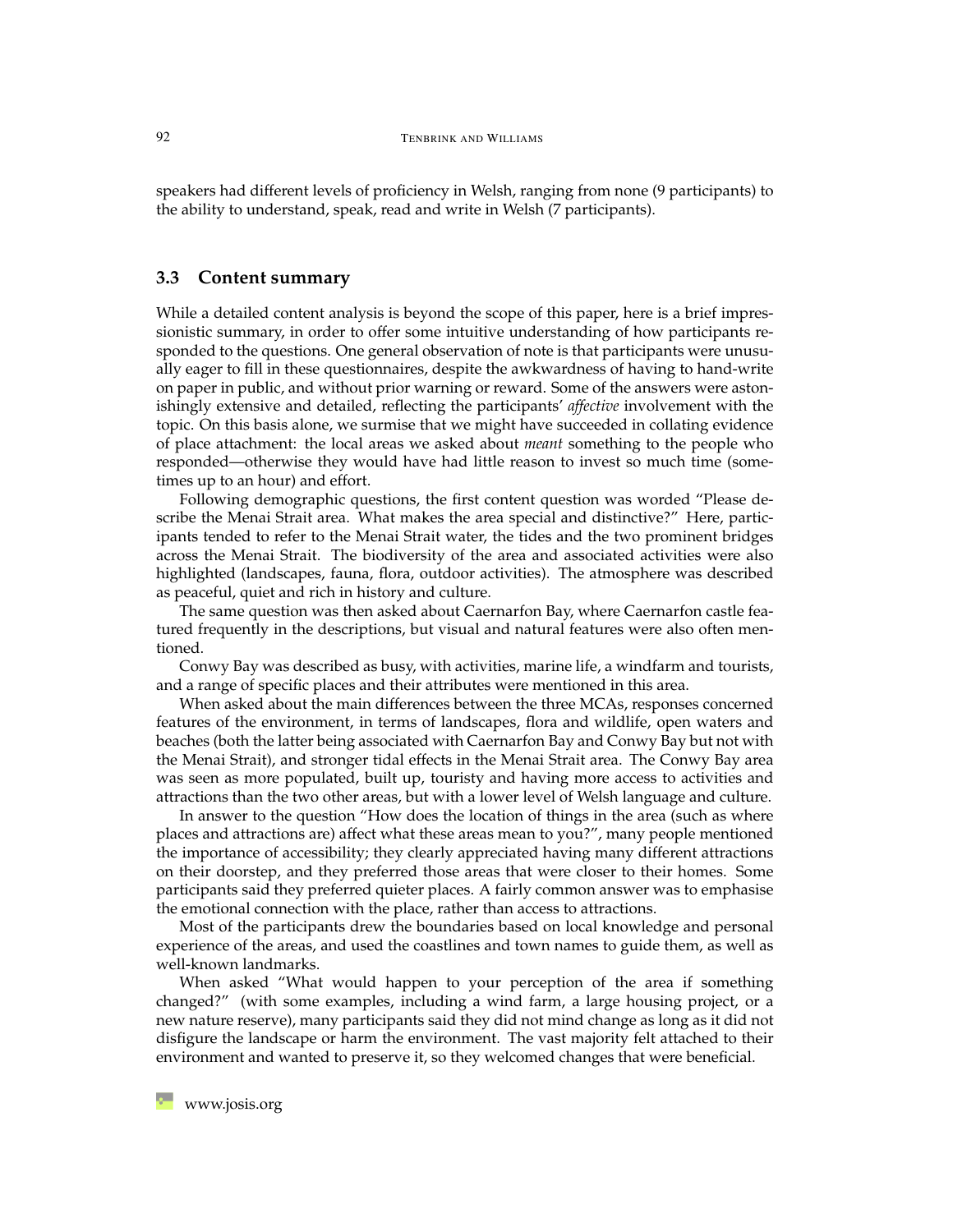Only 30 participants responded to the final question "Do you have any further comments on how you appreciate these three areas?". Of those, many mentioned how lucky they felt to live in such a beautiful environment, with some adding that each area is unique in its own way and in the diversity of activities and landscapes it offers. Also, participants again referred to the need to preserve nature.

# **4 The language of place attachment in our study**

In this section, we will analyse the language of place in our data more closely and systematically, following the principles of Cognitive Discourse Analysis (CODA) [\[47\]](#page-25-6). CODA was developed for the purpose of analysing natural discourse concerning how it represents cognitive aspects. The method usually combines qualitative insights concerning linguistic structures and features with quantitative aspects, counting and comparing key elements related to the research question at hand. Typically, language data are collected systematically and then treated as a corpus, where content (in relation to questions asked) can be secondary to the examination of linguistic features across the data set. Here, our focus is on identifying those aspects of our collected language data that represent the speakers' place-related concepts of the three local areas. For this purpose, we mostly focus on the distribution of relevant keywords in the data as detailed below, enhanced by a range of qualitative observations on linguistic features.

We choose Gustafson's model of 'meanings of places' [\[20\]](#page-23-4) as a starting point, as it intuitively captures key place facets schematically in a way consistent with relevant literature such as that explored above. The model consists of a triangle with Environment, Self, and Others at the vertices, and the various meanings of places placed in between to reflect the interrelationships of these key elements. Links between our data and the model are abundant, and we present them in two ways: in section [4.1,](#page-8-0) we identify specific ways of formulating relevant platial notions in our English and Welsh language data, to demonstrate a range of linguistic forms that certain ways of representing platial attachment can take. In section [4.2](#page-10-0) we turn to a keyword-based quantitative analysis that allows us to differentiate between the three MCAs, using key semantic categories identified as relevant in our corpus, which we relate, as far as feasible, to Gustafson's model [\[20\]](#page-23-4).

Neither of these approaches will be exhaustive; language has multiple ways of representing concepts, and (unlike much of spatial language analysis) we are not dealing with closed-class terms [\[46\]](#page-25-7) in this case. For this reason, in section [4.3](#page-14-0) we turn to a subset of our data, and offer an exhaustive analysis of the ways in which people refer to one particularly distinctive feature of the local areas addressed here, namely castles.

## <span id="page-8-0"></span>**4.1 Platial language features in English and Welsh**

We start by identifying recurring qualitative features of platial language observed in our data set that elaborate some of Gustafson's key categories [\[20\]](#page-23-4), adding contrastive observations concerning Welsh and English language data where feasible.

In Gustafson's model, 'Self' pertains to personal meanings in terms of one's life path, and is associated with experiences, memories, a sense of home, and activities that connect a person with a place. In our data, personal experiences can be detected for instance through explicit time references, such as 'I climbed on the Great Orme *many years ago*', 'I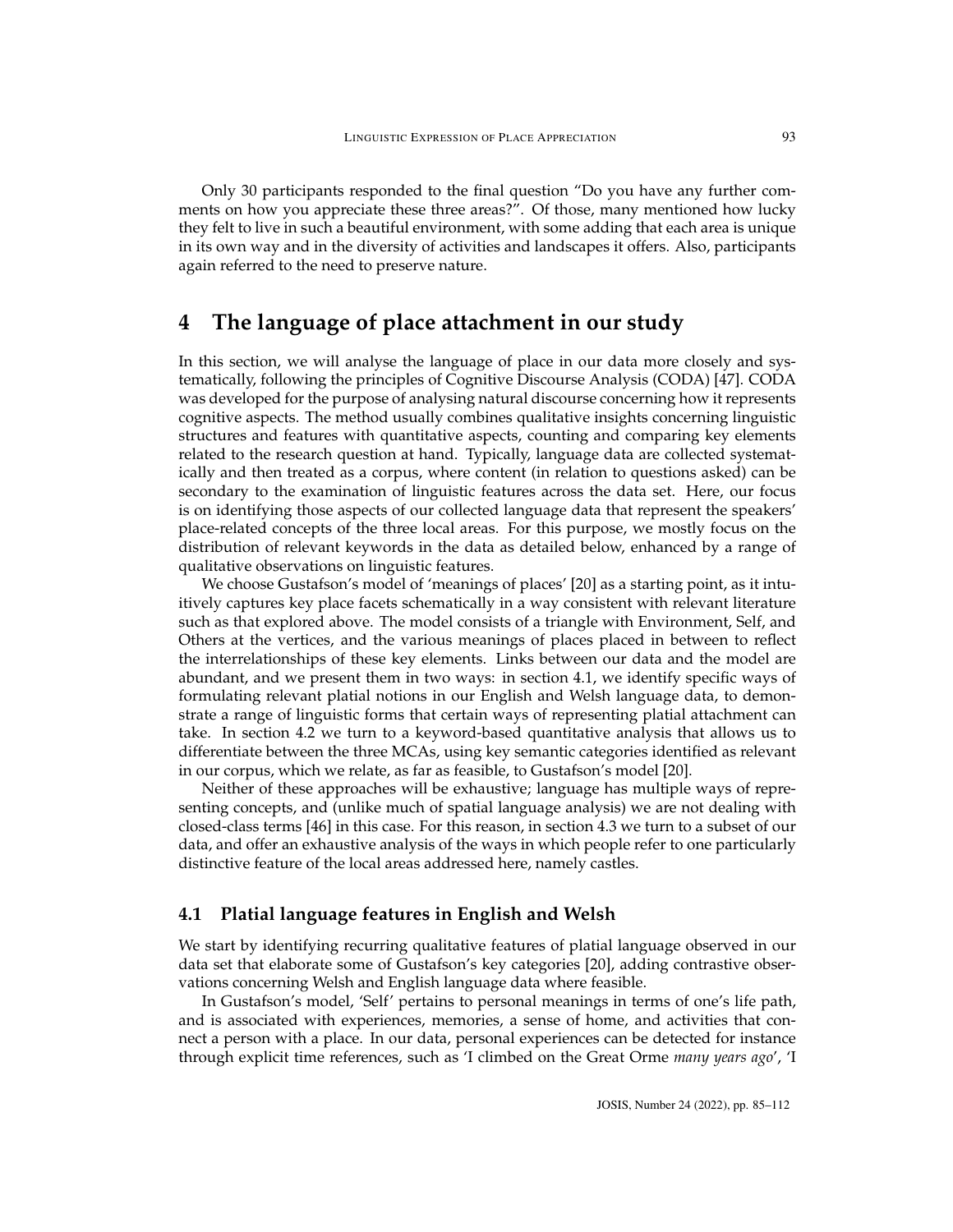was walking near the airfield *last night*', 'fantastic light effects, particularly *in the evening*', or 'the sunsets are beautiful to watch *all year round* but especially *in the summer months'* (all emphases ours). Descriptions of the latter kind (in the context of a questionnaire, rather than an advertisement or the like) suggest that the person is likely to have experienced the differences between different times themselves. Explicit time references are frequent in our data, although they seem to be more widespread in English where we counted 54 instances (manually). In Welsh, we counted only 9 instances, of which only two pointed to experiences of the area at different times (as in last two English examples). The other explicit time references concerned life experience, such as 'byddaf yn gwneud fy siopa wythnosol' (I usually do my *weekly* shopping) and 'wedi byw yn yr ardal ar hyd fy oes' (lived in the area *all my life*).

Time references could also be more implicit, as in 'All three places have special memories to me *as a child*'; and [kayaking] 'can be challenging *in some sea states*'. Twenty five such hints to times were found in English but none in Welsh. Although implicit cases, by their nature, are less straightforward to count reliably, our close reading of the available Welsh data (which, as noted, were less extensive than the English contributions) did suggest a systematic lack of this feature.

Another striking pattern corresponding to the 'Self' vertex concerns *ownership*—a nonliteral sense of possession that is clearly rooted in the depth of attachment one feels, for instance in expressions like 'our lovely beach in Newborough', 'it is my happy place', 'Menai is my home patch', 'we have everything on Anglesey', 'our wonderful wildlife', 'our towns', 'our countryside', 'our beautiful views', 'we have interesting attractions', etc. Linguistically, these expressions include both directly possessive forms such as 'my' and 'our', and constructions with 'have'. It is also interesting to consider the difference between singular and plural possession, which could be pursued in future studies with respect to its significance for place attachment, in terms of concepts of private vs. shared (or collective) ownership. While we counted 11 such instances in English, the Welsh data only contained a single reference to 'y Fenai - fy nghartref' (the Menai - my home), and no plural references to place ownership. More neutral versions like 'There is/are' are frequent in both English and Welsh, including the Welsh 'ceir', as in 'ceir sawl peth hanesyddol' (there are several historical things). Literally, 'ceir' translates to 'is had' or '(you) will get', which points to possession but without a link to the Self.

Next, the 'Self' in Gustafson's model relates to the 'environment' in various ways, including spatial distance. Such spatial relationships to places were expressed frequently in our data (in section [4.2](#page-10-0) we will specifically count proximity terms), in multiple ways. For instance, the statement "Trefor, Porthdinllaen, Nefyn and Nant Gwrtheyrn along the coast (...) where you can learn Welsh and stay in the cottages" contains place names, two spatialrelational prepositions ('along' and 'in') and a spatial conjunction ('where'). The latter is, interestingly, combined with a generic use of 'you' which demonstrates the affordances offered by the place, thus going beyond the purely spatial aspect of connecting the self to the environment. Similarly interesting is the expression 'looking across to the sand dunes of Newborough' which suggests a visual trajectory from Caernarfon Bay that appreciates the attributes of another area, where spatial containment is expressed by the possessive preposition 'of'.

Spatial language is also found on Gustafson's vertex 'environment' itself, i.e., without reference to the self. Here we find expressions such as 'long sandy stretch at Dinas Dinlle' and 'the Caernarfon area also has a marina where a number of boats are stored', 'lively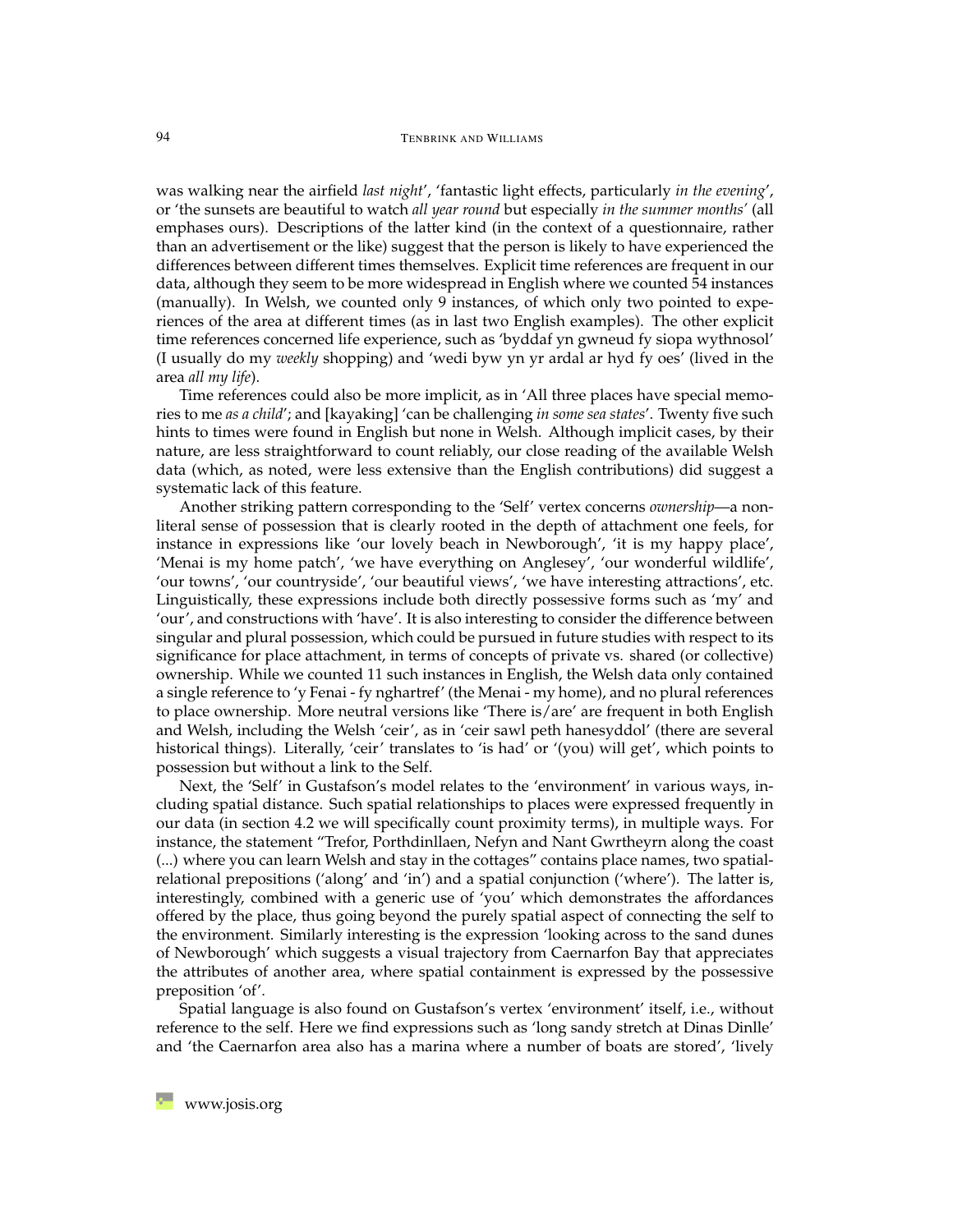culture in the surrounding area', and 'a walled market town with a historical castle', and 'housing on the islands'. These expressions (adding to the already mentioned form 'of') represent attributes of a place in various ways: through 'at', 'in', 'with', 'on', and forms of 'have'. These are mirrored in Welsh with direct synonyms such as 'yn' ('in'), 'ar' ('on'), and 'gyda' ('with').

Frequently, independent of whether or not the 'Self' is included in such environmental attribute descriptions, the choice of terminology suggests appreciation, as in 'towering cliffs overlooking the sea' and 'Wonderful views from the pier and elsewhere. Plenty of trees and green places to walk and explore in'. Such descriptions create an image of the beauty of the scenery by describing certain spatial aspects, with the only explicitly evaluative term being 'wonderful' in the second quote (note also the discussion of a representative quote from this corpus in [\[48\]](#page-25-8)). These observations motivated key elements of the quantitative analysis in section [4.2,](#page-10-0) aiming to capture the sense of appreciation that emerges from responses to questions as to 'What makes the area special and distinctive'—even with limited use of explicitly appreciative language.

With respect to the remaining vertex, namely 'Others' in Gustafson's model [\[20\]](#page-23-4), there are some references to Welshness in certain areas (e.g., 'occupied with predominantly Welsh speaking population'), and to tourism, which is frequently presented as something 'other' than the speaker, as in 'it still seems so untouched by mass tourism (...) you can still get far away from other people and off the beaten track' (note the use of 'you' in this quote to represent the speaker's, rather than the contrastive other's, perspective!), 'full of things for people to "do" if they seek that source of entertainment', and 'People moan about infrastructure but would they rather lose the uniqueness of the area for even faster (necessary?) connection? We have it all in one place here'. The last of these examples directly sets up a contrast between 'people' and 'we' at the start of the clauses (significantly: the clause's Theme, according to Systemic Functional Grammar [\[21\]](#page-23-11)). Similarly, the Welsh-language response 'Yng Nghonwy a Deganwy gwelwn dylanwad yr Afon Conwy ar ran o fywyd y dref, a dylanwad twristiaeth cryfach' (In Conwy and Deganwy we see the influence of the River Conwy on part of town life, and the influence of stronger tourism)', the 'we' of the observer is clearly differentiated from the tourism referred to.

## <span id="page-10-0"></span>**4.2 Platial language: Comparing three areas quantitatively**

We now turn to a more systematic representation of a range of key terms that characterise platial language (across the two languages) in our data set. After identifying these we provide a comparative analysis to highlight the differential place attachment for the three MCAs in this case study. This serves as a 'proof of concept' to demonstrate how patterns of platial keywords can distinguish between distinct areas.

#### **4.2.1 Semantic categories**

In an iterative and data-driven process, we identified semantic categories that represented aspects of platial language in different ways. Because a keyword-based analysis does not reliably account for the different frequencies with which certain words are used in a language, a direct comparison between Welsh and English is not feasible in this type of analysis. Also, names (of historic people, and places) are typically identical for both languages, and the semi-automatic search for terms (see Appendix for details) meant that certain letter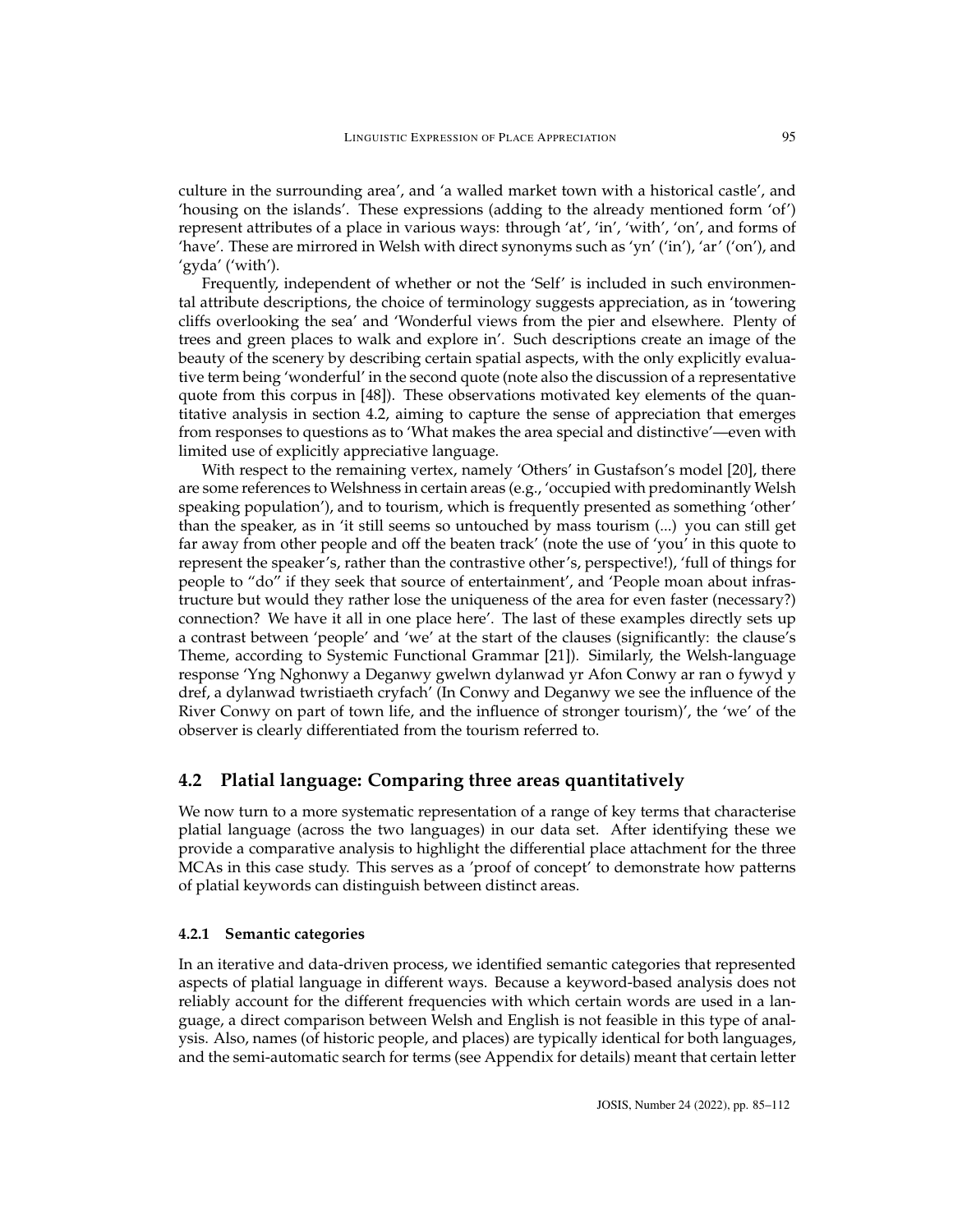strings (such as 'natur' or 'kayak') did not distinguish between languages. Therefore we aimed to include the entire range of keywords found in our data for each category, as far as possible, irrespective of language. This makes sense for the within-subject comparison between MCAs aimed at here: every participant, whether writing in English or in Welsh, filled in the questionnaire for all three MCAs.

The full list of words identified for each category is provided in the Appendix, and examples are provided in Table [1.](#page-12-0) Here, we offer a brief motivation for each of the categories, which are generally inspired by Hamzei's review [\[22\]](#page-23-2); we place them relative to Gustafson's model [\[20\]](#page-23-4) and refer to further literature resources where appropriate.

**Proximity** terms were counted to assess the extent to which distance matters for the three MCAs in question, related to the Environment-Self edge in Gustafson's model [\[20\]](#page-23-4). This category is the only one representing purely spatial terms. We refrained from counting other kinds of spatial terms automatically as this would have involved multiple ambiguities. For instance, as explored in section [4.1,](#page-8-0) there are various ways of associating an appreciated attribute with a place, several of which include short closed-class terms such as 'of' and 'at' or 'has' which can appear in multiple contexts, beyond spatial attribution. Moreover, the literature so far primarily points to effects of distance on place attachment, which makes the proximity category the most interesting one from a theoretical point of view.

**Specific Locations** were counted in terms of place names mentioned by the participants. They provide an indication of the importance of these specific places for the MCA, and relate to the Environment vertex [\[20\]](#page-23-4).

Also relevant to Environment, we counted terms that indicated specific aspects of **Nature**. In the context of this questionnaire, they indicate the importance of nature in the appreciation of an MCA. In the same vein, we counted keywords for **Seasons and Weather**, **The Waters**, and **Wildlife** as separate categories. While each of these relate to nature, they do so in markedly distinct ways.

Under **Environmental Considerations**, we captured terms that indicated a sense of the environment being endangered, as well as those terms that directly pointed to the environment as such (e.g., 'green' or 'natural').

A somewhat different aspect of Environment that people mentioned frequently was captured under **Architecture**, which includes keywords pointing to the built environment prominent in an MCA. A related, though nevertheless clearly distinct category emerged in the data around **Economy**, which included aspects such as tourism and wind farms. Relatedly, we counted terms pertaining to **Transport**.

A final aspect of the Environment is captured in keywords pointing to **History and Legend**. Perhaps especially in Wales, many places are appreciated due to their history, with many legends and historical events associated with castles and medieval places. The category **Culture** is closely related to this, but focuses more on contemporary culture, including language.

Turning to the Self vertex [\[20\]](#page-23-4), the category **Visual-perceptual Appreciation** captures evaluative lexical items [\[30\]](#page-24-8), which in this context directly express the appreciation that people feel towards an MCA. Similarly, the category **Emotional Impact** captures people's affect [\[30\]](#page-24-8) as expressed in relevant key words. Since direct appreciation is frequently related to visual aspects in our data, we counted **Auditory Aspects** separately, which in this context are also appreciative even though they may be lexically neutral in the sense of [\[30\]](#page-24-8).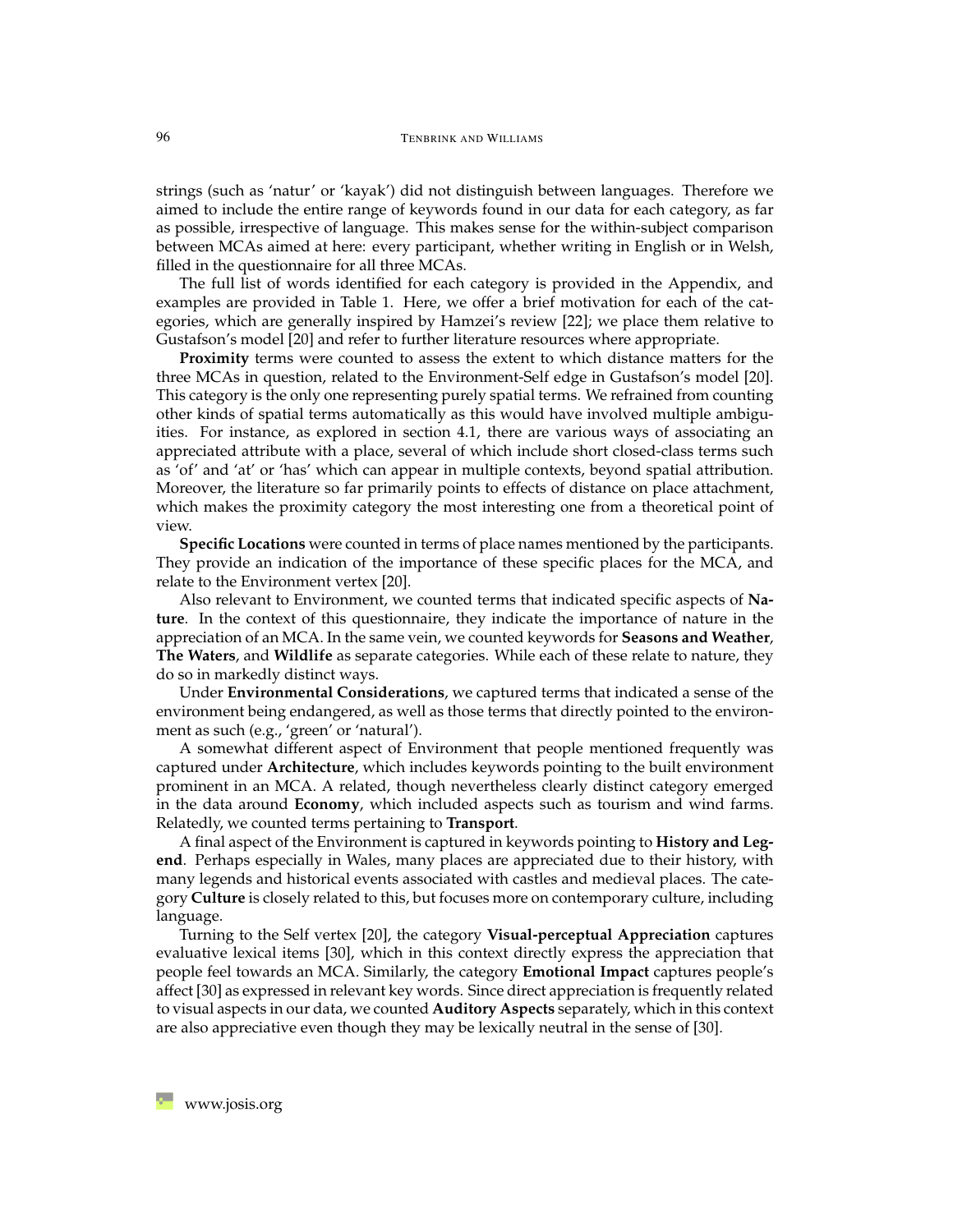According to Gustafson [\[20\]](#page-23-4), places matter to people due to **Experiences and Activities** that link the Self to a place, motivating this semantic category. Finally, the category **Homes, Housing, Population** subsumes various types of references to houses and homes and thus points to living conditions, with relevance to the Self.

| Category                       | English examples             | Welsh examples              |
|--------------------------------|------------------------------|-----------------------------|
| Proximity                      | near, doorstep               | lleol, agos                 |
| Specific locations             | Church Island, Irish Sea     | Llanddwyn, Afon Seiont      |
| <b>Nature</b>                  | mountain, coast              | arfordir, tir mawr          |
| Seasons and weather            | summer, windy                | tywydd, hydref              |
| Wildlife                       | cormorant, dolphin           | cregyn, adar                |
| Visual-perceptual appreciation | view, scenic                 | prydferth, olwg             |
| Architecture                   | bridge, promenade            | adeilad, Telford            |
| History and legend             | Edward, Iron Age             | Gryffydd ap Cynan, Mabinogi |
| Experiences and activities     | research, fish               | nofio, naturiaeth           |
| Economy                        | infrastructure, wind turbine | diwydiant, maes awyr        |
| Emotional impact               | tranquil, love               | hiraeth, llonydd            |
| Environmental considerations   | habitat, eco system          | llygredd, erydu             |
| Transport                      | tram, access                 | llong, llwybr               |
| Culture                        | language, tradition          | etifeddiaeth, iaith         |
| Homes, housing, population     | populat, home                | adra, nhy                   |
| The Waters                     | tidal, marine                | culfor, ceffylau gwyn       |
| Auditory aspects               | roar, listen                 | (c)lywed, tawel             |

<span id="page-12-0"></span>Table 1: Examples for search terms in English and Welsh for each category

#### **4.2.2 General quantitative results**

On average, each participant wrote 182 words in total, and we collected 13,132 words altogether: 3,933 were collected in Bangor, 5,096 in Y Felinheli, and 4,103 in Caernarfon. 9,484 of the words were in English and 3,648 in Welsh. 8,001 were produced by female participants and 5,131 by males. The distribution across age groups ranged from 514 in the 'over 75 years' group and 1,652 in the youngest (18-25 years) group to 2,752 in the '66-75' years group, with other values in between the latter two.

To gain some insight into whether the demographic differences between participants or the locations of data collection significantly influenced the discourse in any systematic way that need to be accounted for, we ran a series of ANOVAs and GLMs on the entire data set as a corpus. As might be expected, various factors appeared to affect the counts for several of the semantic categories with some statistically significant outcomes. However, overall no meaningful patterns emerged that would have been consistent enough to report. To avoid any danger of over-interpreting statistical differences with no theoretical motivation, we instead assume a reasonably random distribution across demographic and locationbased factors (including randomly significant stats results), and turn to a closer look at the differences between MCAs, which are the main target for this part of the study.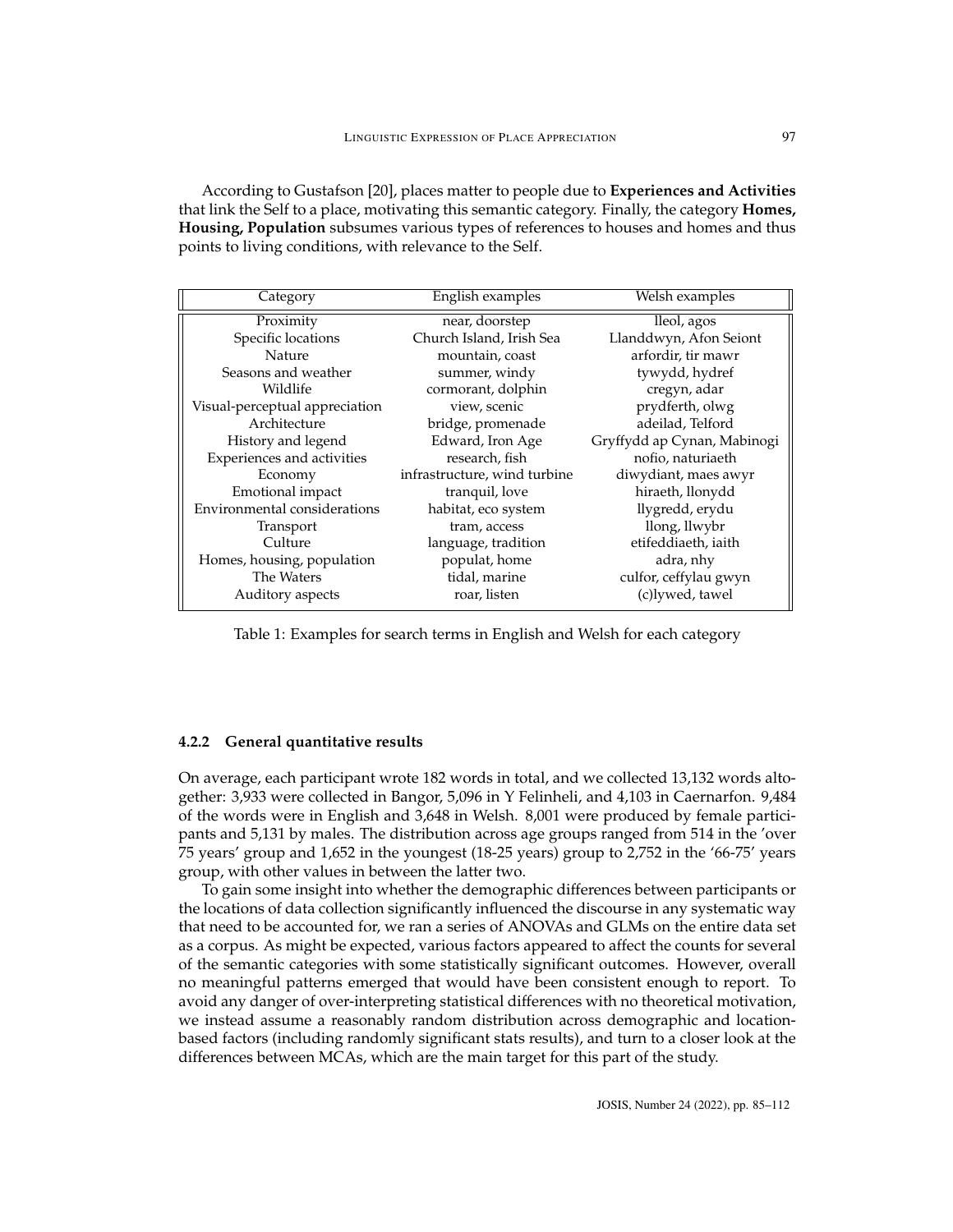#### 98 TENBRINK AND WILLIAMS



<span id="page-13-0"></span>Figure 1: Visualisation of significant differences in semantic categories between MCAs (semantic categories without statistical differences are not shown here to reduce clutter)

#### **4.2.3 Comparison between MCAs**

To address specific differences in semantic categories between MCAs, unlike the previous section we considered only a subset of the data rather than the entire corpus, namely the responses to the three separate questions "Please describe the Menai Strait [Caernarfon Bay / Conwy Bay] area. What makes the area special and distinctive?".

GLM analysis showed that MCA affected the overall number of words  $(p<0.01)$  in the responses to these questions (with 2,130 words for Menai Strait, 1,702 for Caernarfon, and 1,988 for Conwy). We consider this an interesting result in itself as word count can be an indicator of engagement with a topic [\[1\]](#page-21-0). For the same reason, GLM analyses of semantic categories were carried out on the basis of counted instances rather than percentages. However, to offer a more comprehensive picture we present the distributions of significantly different categories visually on the basis of percentages in Figure [1.](#page-13-0)

Of the semantic categories introduced above, GLM analysis showed a significant difference at p<0.05 for Proximity and Experiences, and at p<0.01 for Specific Locations, Nature, Visual-perceptual Appreciation, Architecture, Economy, and The Waters.

As Figure [1](#page-13-0) illustrates, the Menai Strait is mostly appreciated for its architecture (mainly concerning the famous two bridges crossing the strait), the waters (i.e., the tides and changes observed in the strait itself), and the various experiences and activities that are possible there (mostly watersports of diverse kinds). It shares with Caernarfon Bay a high level of visual-perceptual appreciation. Other references to nature are surprisingly limited, and specific locations, economy, and proximity play a minor role.

Caernarfon Bay is characterised by multiple references to nature (such as beaches, coastlines, and distant mountains), as well as visual appreciation and proximity, though it scores lowest on architecture.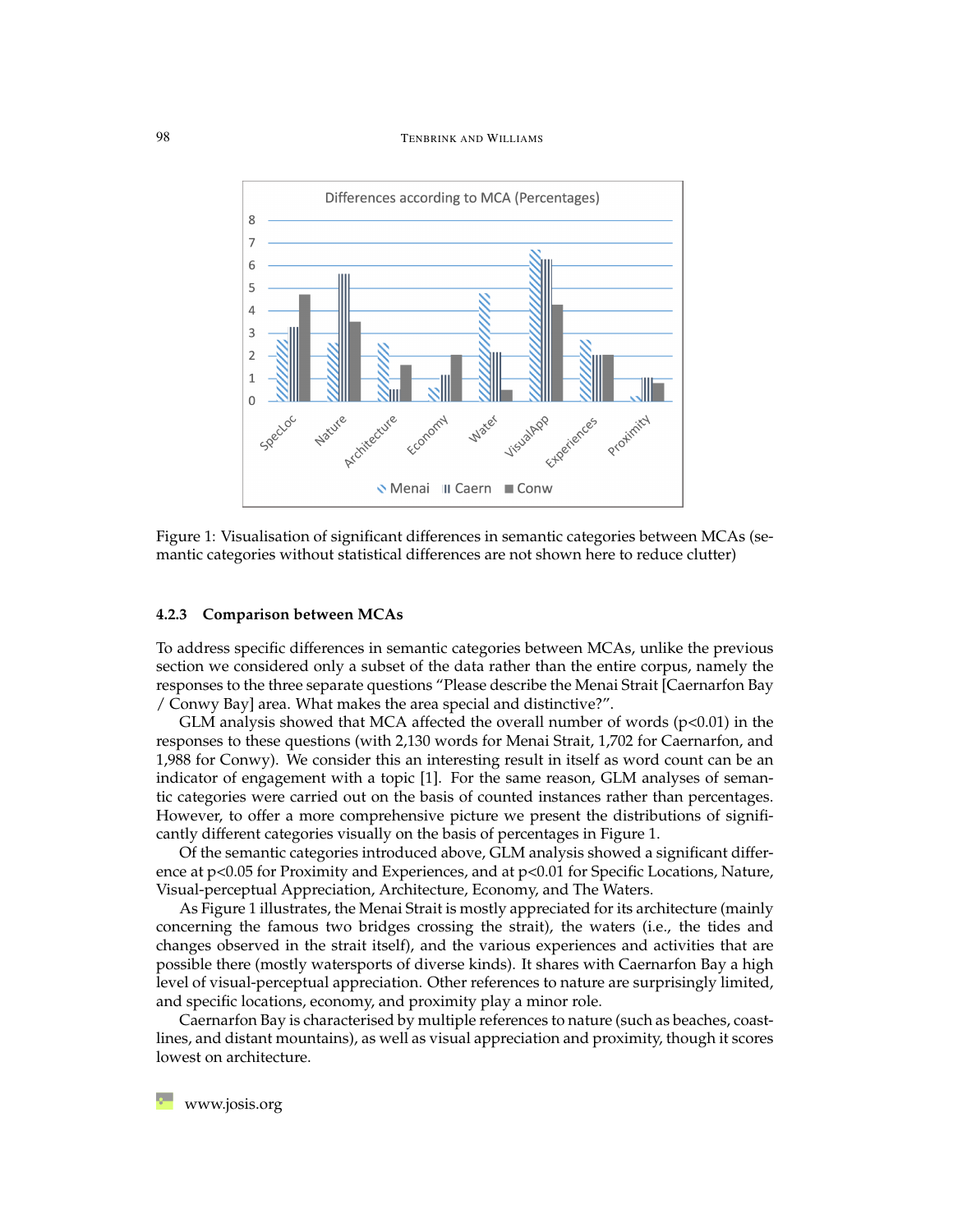Conwy Bay is mostly described by references to specific locations (with multiple mentions of nearby place names, characteristic of a busier area) and economy (emphasising the many local tourist attractions), with very little mention of water.

Taken together, these patterns demonstrate a clear difference between the kinds of aspects that are appreciated in these areas, corresponding to our own (and hearsay) intuitions about their characteristics, informal impressions as laid out in section [3.3,](#page-7-0) and insights gained from Natural Resources Wales' reports.

The semantic categories Wildlife, Seasons and Weather, History, Emotion, Environment, Transport, Culture, Homes, and Auditory were not significantly affected by MCA. These categories complement the differential picture by highlighting further aspects of platial attachment which matter to the questionnaire respondents without clearly differentiating between the three areas in this case. Other areas might however be characterised differently, showing other patterns and preferences.

## <span id="page-14-0"></span>**4.3 Castles**

Finally, we present an exhaustive analysis of how castles are presented in our data.<sup>[1](#page-14-1)</sup> For this purpose, every token of 'castle' in English and Welsh (including their plurals) in the data was found and analysed within its segment. Of 42 relevant responses (here we count a participant's entire written response to a specific question in the questionnaire), 9 were in Welsh. We found that references to castles included the following (not mutually exclusive) concepts, with categories corresponding to those used previously:

- **Visual-perceptual Appreciation** (10 instances): Views and scenery; e.g., 'adds to the coastline', 'you have a fine view of Caernarfon Castle'.
- **Architecture** (2 instances): Physical features of the castles themselves; 'preservedintact', 'large'.
- **History and Legend** (15 instances): Mentions of and stories about the history of the castles and their defensive functions; e.g., 'never attacked', 'built by Edward I', 'hanesyddol' (Welsh: historic), 'ancient'.
- **Experiences and Activities** (7 instances): Experiences and memories of being in or at the castles in person, including recent and recurring activities; e.g., 'Am dro â'r plant' (Welsh: [going] for a walk with the children), 'travelling and days out'.
- **Economy** (3 instances): Attracting visitors and locals to paid activities; e.g., 'touristy', 'denu ymwelwyr' (Welsh: attract visitors).
- **Emotional impact** (13 instances): Positive responses to the castles; e.g., 'still contemplation', 'it is the guardian', 'interesting', 'lovely'.

In addition to these six clearly platial concepts represented by linguistic tokens in the data, a seventh, which we call **Spatial-Conceptual**, became evident when considering presuppositions, i.e., assumptions and associations underlying the participants' responses. In particular, a response to a question about a specific area that includes a reference to a castle means that, for this speaker, the castle is in that area. Notably, our respondents never explicitly located a castle in an area using a conventional spatial description such as 'There is a castle in Caernarfon'. Instead, expressions of this spatial association are either completely implicit, as in 'Caernarfon—apart from the castle most touristy type of activities',

<span id="page-14-1"></span><sup>&</sup>lt;sup>1</sup>This analysis was previously presented orally at UK-CLC 2020 (Birmingham). We thank reviewers of the abstract and conference participants for feedback.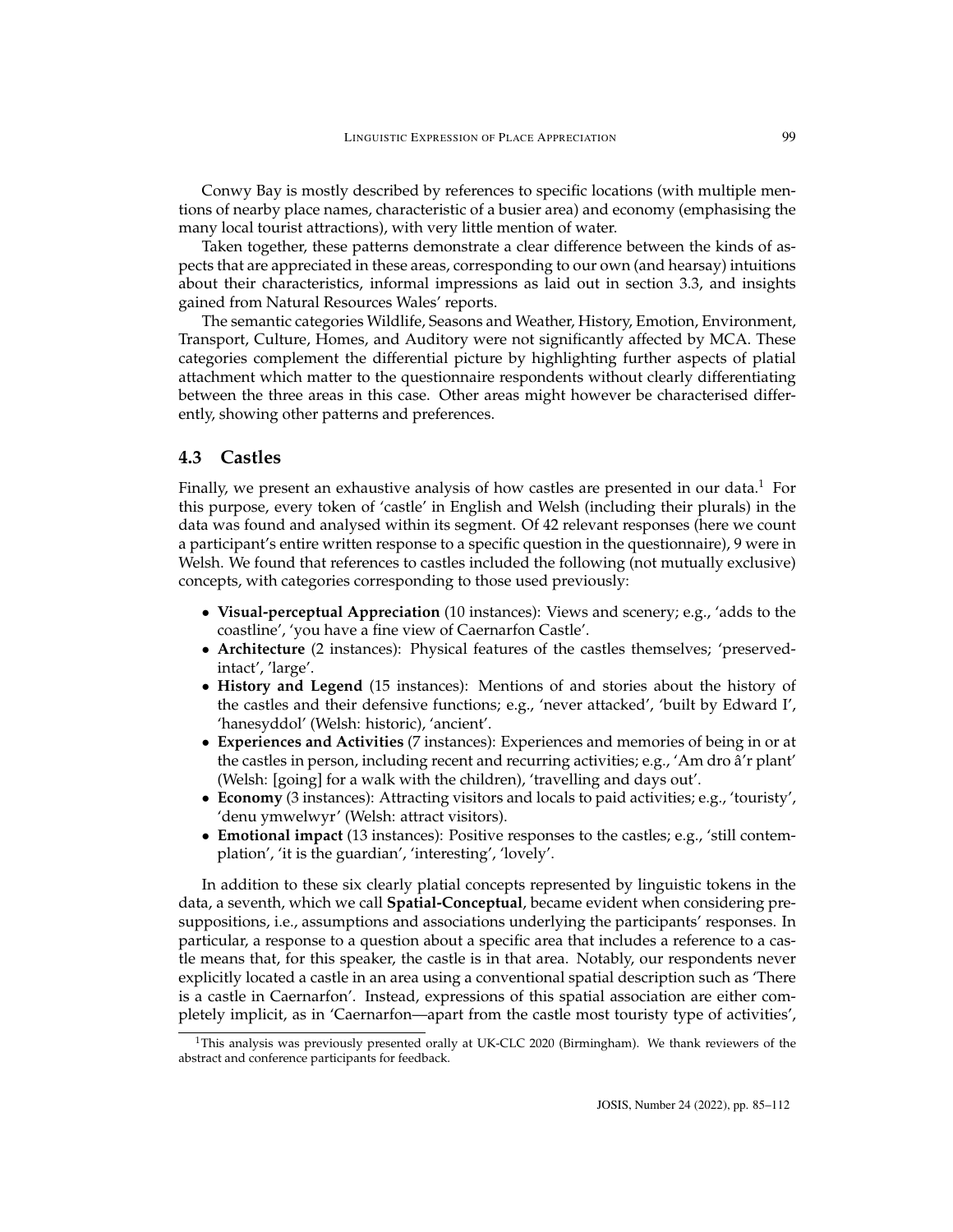100 TENBRINK AND WILLIAMS



<span id="page-15-1"></span>Figure 2: Proportions of tokens from each category

or presupposed using a spatial term (typically 'in'), as in 'Historical impact of the castles in Caernarfon and Conwy etc.'.

4[2](#page-15-0) instances of this spatial-conceptual phenomenon (8 of which in Welsh) were found,<sup>2</sup> 37 of which unambiguously place a castle in a particular area. This high number demonstrates that implicit spatial-conceptual associations of this kind are both frequent and meaningful in our data, alongside the various platial concepts associated with castles that are exemplary for the wider range found across the entire data set. Figure [2](#page-15-1) demonstrates the relative frequency of each of the categories explored.

We note that associations of castles to a particular area are not always straightforward, and may well relate to the individuals' spatial concepts and associated features. Figure [3](#page-16-0) highlights how the various castles in the overall area are associated with different locations: sometimes the town and sometimes the bay, and since bays are not strictly defined (in participants' minds), there can be overlaps. It should be noted that the MCA Caernarfon Bay does not actually contain the town Caernarfon itself, and so Caernarfon Castle would have been associated with the Menai Strait area in the MCA description by Natural Resources Wales. However, only one individual actually conveys this association in their response, demonstrating discrepancies between official and personal spatial concepts. Similarly, Beaumaris castle is clearly situated within the Conwy Bay area, but most people miss this important feature and attraction of this area by focusing mostly on the town Conwy itself.

<span id="page-15-0"></span><sup>&</sup>lt;sup>2</sup>Although the total number is identical to the number of relevant responses, this is a mere coincidence; not all responses included a spatial inference, whereas some responses had more, in referring to more than one castle.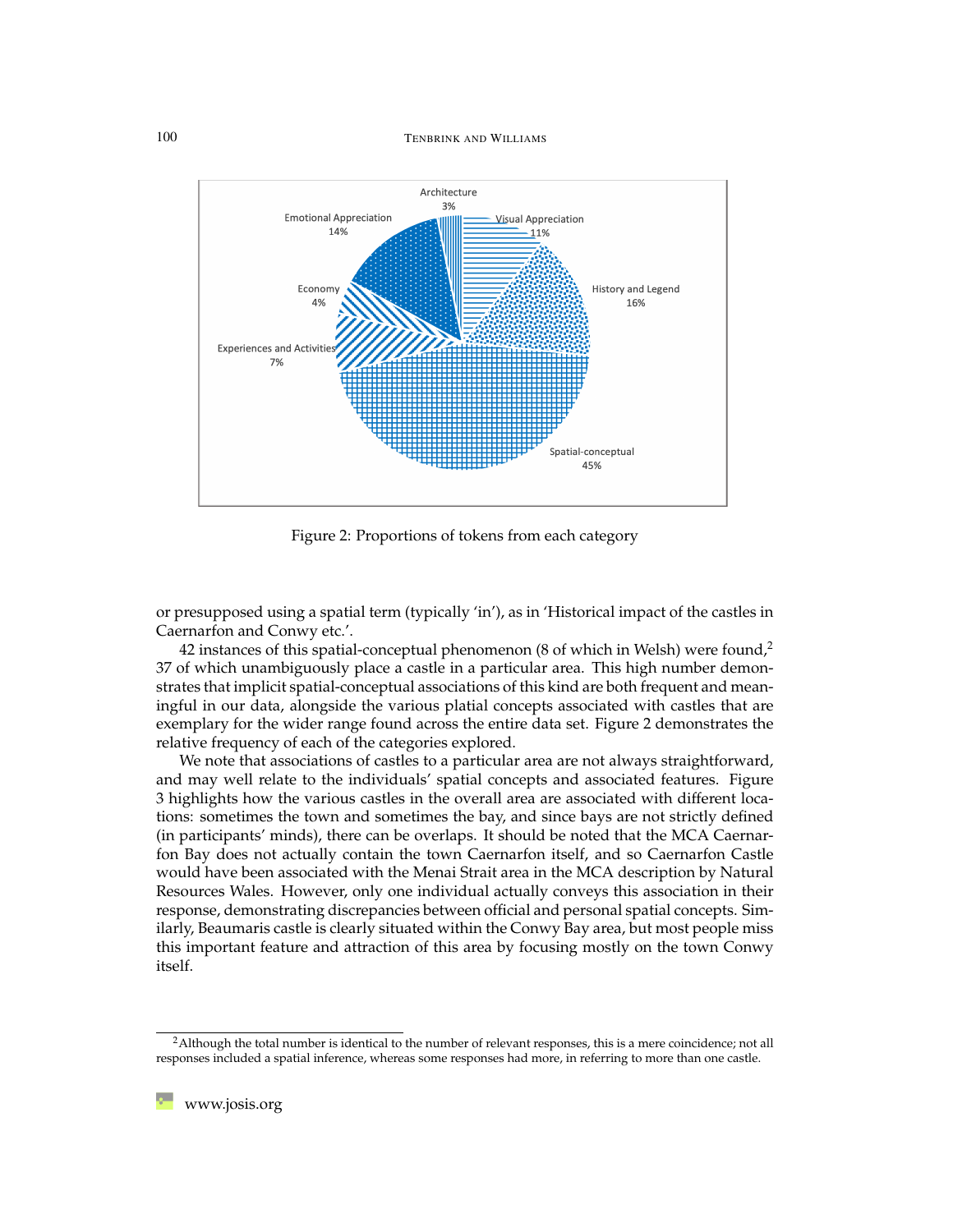

<span id="page-16-0"></span>Figure 3: Conceptualised locations of the areas' castles, namely Penrhyn, Conwy, Caernarfon, and Beaumaris

## **5 Discussion**

In this exploratory study we collected English and Welsh written discourse on place attachment with three aims in mind: to identify key features of the language of place (with English as a main focus), to address differential place attachment through the analysis of relevant keywords reflecting key semantic categories, and to gain initial insights into specific features of place attachment expressed in a language other than English, namely Welsh. The content report in section [3.3](#page-7-0) confirms that our discourse data corresponded in many ways to established findings on place (such as those reviewed by Hamzei et al. [\[22\]](#page-23-2)), suggesting that the data constituted a suitable corpus for linguistic platial data analysis. In the following we will discuss the specific findings for each of our three aims in turn.

## **5.1 Key features of platial language**

To gain insights into the ways in which place attachment is expressed in language, we analysed our data set in three ways: first, using Gustafson's conceptual model of place meanings [\[20\]](#page-23-4) as a starting point, we explored our language data qualitatively for linguistic features that represented the features in the model in notable ways. Secondly, we identified a range of key platial notions in terms of semantic categories and collected keywords that represented these systematically in our data. Third, we took a closer look at the ways in which castles, as a notable feature of the local environment addressed here, were represented linguistically.

From a content point of view, there is nothing striking about the fact that people talk about key place facets such as proximity, visual-perceptual appreciation, nature, history and legend, experiences and activities, emotional impact, and the like. Previous research has shown abundantly (as demonstrated in [\[22\]](#page-23-2)) that the concept of place encompasses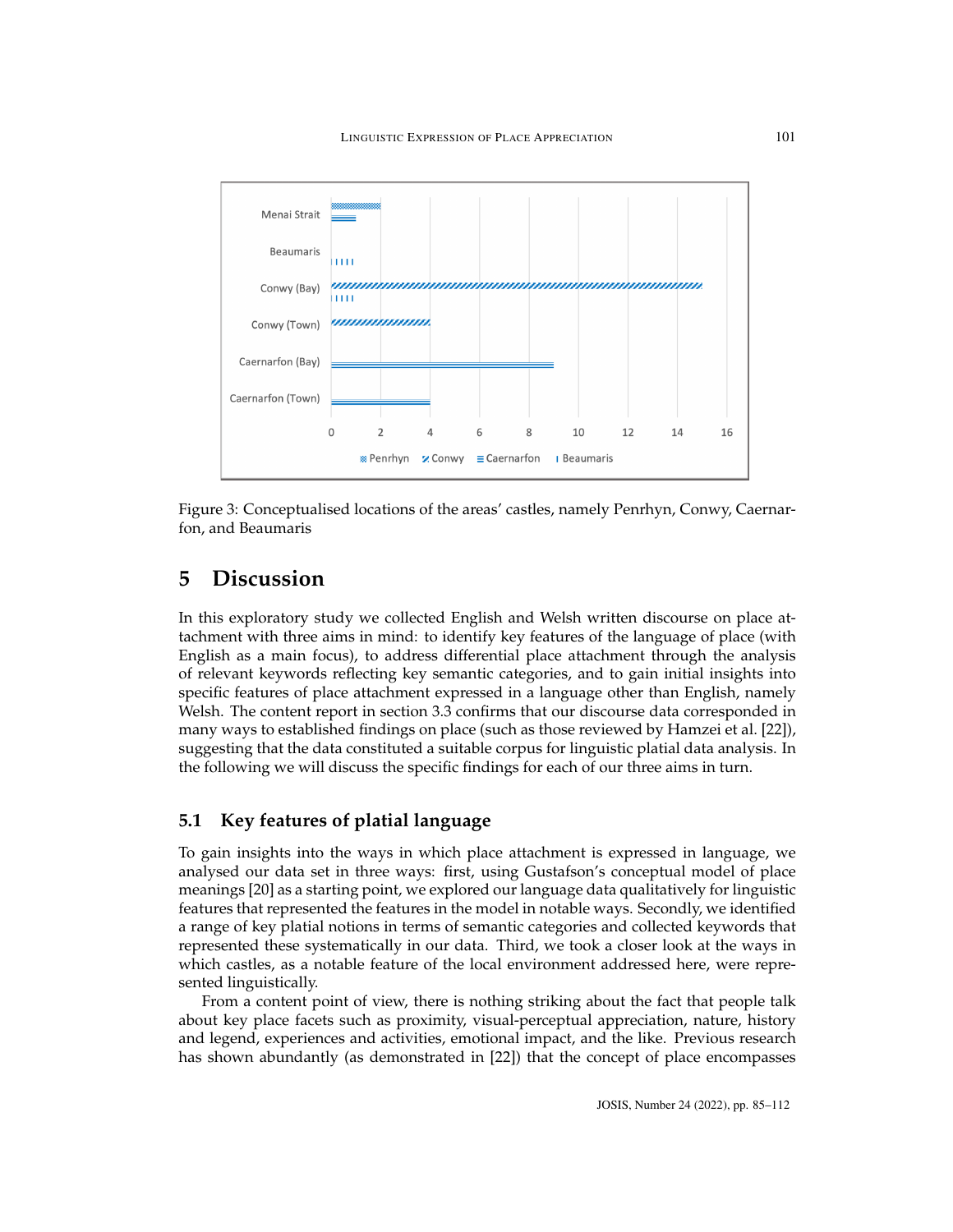these aspects. Our semantic category keyword list in the Appendix captures many of the facets of place highlighted in previous literature, offering a starting point for future research that aims to capture the expression of diverse concepts associated with place(s). As the keyword-based search for linguistic expression was data-driven and excluded individual instances and ambiguous letter strings, the list is by no means exhaustive, and will need to be adjusted in any future work. It is interesting to note, for instance, that the data did not allow us to include a category on social relationships, which according to previous literature (e.g., [\[3\]](#page-22-8)) are a key element of place notions. Possibly due to the way the questions were asked, people did not talk much about family or friends (neither of these words appears in the data with a relevant meaning context), nor did we detect any other systematic way in which social relationships were expressed as part of a place concepts. This aspect may need to be captured through the analysis of different data sets.

Building on and extending this manual analysis on a small data set, some aspects of place attachment may be examined through sentiment analysis, for languages such as English where large data sets ('big data') are available. This adds to existing research already aiming to detect platial language automatically in large data sets (such as [\[13,](#page-22-9) [14,](#page-22-6) [35\]](#page-24-9)). A combination of discourse analytic techniques and sentiment analysis in a different context was used for English in [\[37\]](#page-24-10). A word-list based approach to sentiment analysis is well established for English (e.g. [\[44\]](#page-24-11); [\[38\]](#page-24-12)), and thus extraction of sentiment-based information from a given (English) corpus on place should pose little difficulty—enhanced by qualitative insights on the features of platial language such as those gathered here. Future researchers could compare the findings of a CODA analysis and a sentiment analysis of the same data in order to triangulate findings and assess the relative strengths and suitability of these methods for different research purposes.

By contrast, sentiment analysis on Welsh data poses problems due to the scarcity of available resources [\[33\]](#page-24-13). It has been suggested that the use of machine translation to artificially increase the size of a Welsh data set may allow neural networks trained initially on English to be used successfully on Welsh [\[15\]](#page-22-10). The lack of equivalent word lists to those which are available for English would, however, prevent the use of an analysis such as [\[38\]](#page-24-12) on Welsh.

Beyond the generation of keyword lists that aim to capture key semantic categories of place that are explicitly expressed in content, our qualitative analysis highlighted several aspects of platial language that, to our knowledge, have not been identified in the literature so far. To start with, we noted that, in the context of place-related discourse, time references (such as 'many years ago') serve as indicators of personal experience with a place (which is a key element of place attachment). Like emotional terms (see section [2.2\)](#page-4-0), time references are associated with systematic linguistic resources that can be identified fairly reliably and exhaustively across different contexts. This distinguishes them from the many words and phrases expressing place attachment (such as those collected in our keyword lists of semantic categories, shown in the Appendix) that are context- or location-dependent and therefore hard to identify generically.

Hence, the significance of time references as a linguistic indicator may again be of interest to automatic approaches to platial language. In this line of research, Purves et al. [\[36\]](#page-24-14) noted that "time is inherent to any definition of places", however, this pertains primarily to the insight that meanings of places change over time, and are associated with specific times in human lives (see also [\[18\]](#page-23-6)). In contrast, our data show that time references, as such, can provide valuable information about the nature of a speaker or writer's relation to a place.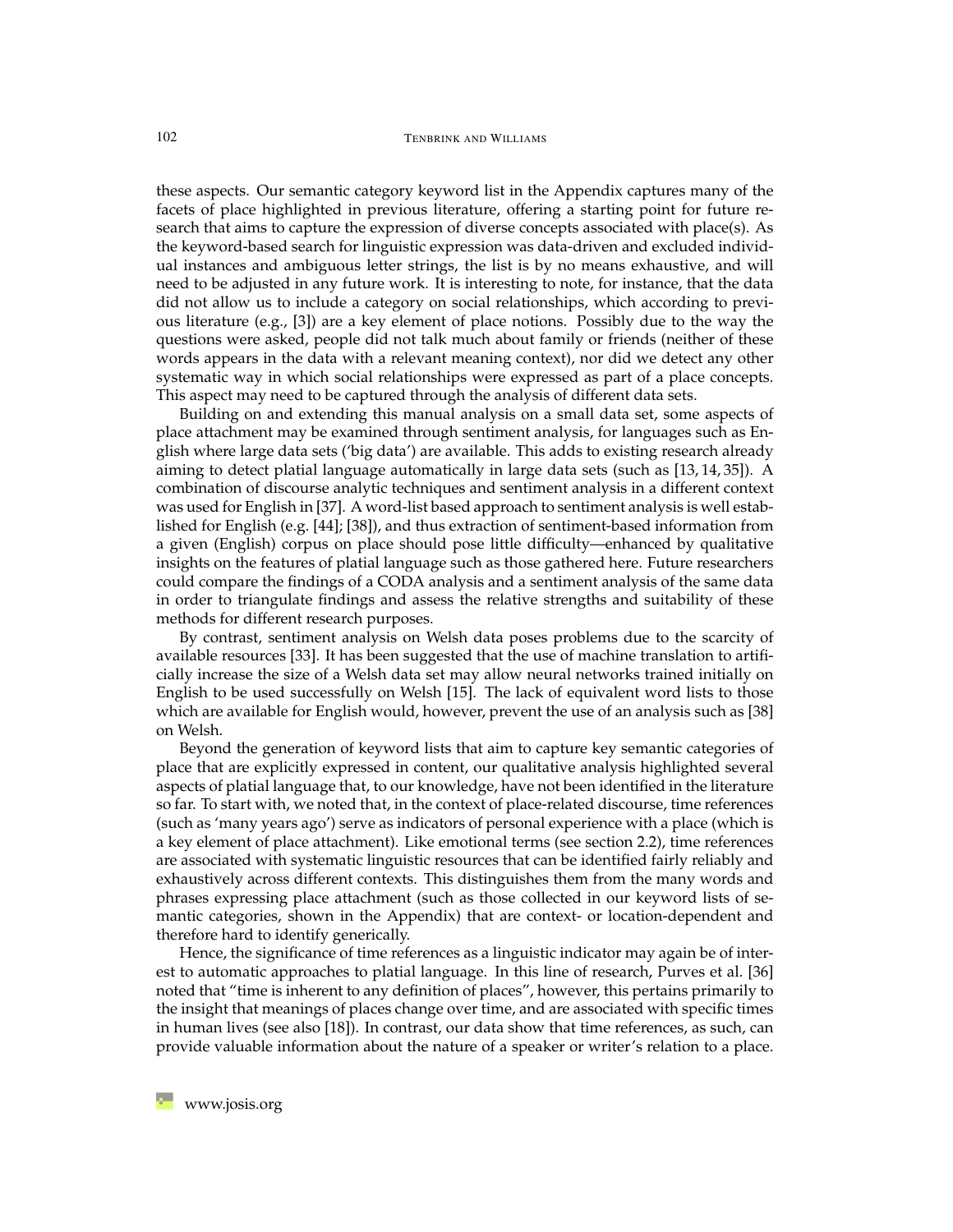However, we also noted that time-related information can be implicitly expressed (which is again elusive of automatic search methods), and that such references might not be used in equivalent ways across languages (see section [5.3\)](#page-20-0).

Another generic aspect of platial language concerns the use of pronouns. While pronoun use in our data generally shifted between 'I', 'we/us', generic 'you' (as in 'a beach that you could potentially swim in'), and no pronoun at all (as in 'a lot to see here') (a flexibility previously observed in [\[50\]](#page-25-9)), we noted two recurring patterns: the expression of ownership through possessive pronouns as well as 'have' constructions, and the expression of contrast between 'us' and 'them' (other people, tourists, etc.). The former is interesting in terms of the conceived rather than factual ownership that is represented in language, as neither wildlife nor beaches typically belong to anyone in particular. The latter is reminiscent of political discourse in which divisions between groups are regularly expressed to convey a simplified world view [\[40\]](#page-24-7). Arguably, the two concepts of ownership and contrast are interrelated; the personal feeling of attachment to a place may well be associated with a distinction from others who don't share this attachment, or not in the same way, for whatever reason. Gustafson [\[20\]](#page-23-4) elaborated on this notion in terms of anonymity and recognition: while foreigners are perceived as anonymous to a place, other places are associated with the recognition of people as belonging there.

Much literature notes the strong element of spatial aspects in the conceptualisation of place [\[22\]](#page-23-2). In our data, we noted that spatial location descriptions were a recurring element in the descriptions, expressed linguistically in a surprisingly wide range of ways that complicates any systematic or exhaustive approach. Contrasting with the abundant literature on conventional, closed-class spatial terms such as 'at', 'on', 'left', 'right' etc., we found that spatial relationships in platial discourse could be expressed by non-spatial terminology including 'with' (as in 'a walled market town with a historical castle') and 'have' (as in 'the Caernarfon area also has a marina'), and sometimes by no terminology at all: when looking more closely at the responses relating to castles, it appeared that they were frequently associated with a specific location by inference, as in 'Caernarfon—apart from the castle most touristy type of activities'.

Arguably, such spatial-conceptual presuppositions (and possibly the other forms of non-spatial terminology that conveys spatial concepts too, such as 'with' and forms of 'have') are not primarily spatial but could be regarded as *platial*, for two reasons: First, an implicit spatial association of this kind does not, by its nature, suggest the intention of a spatial description. Instead, it expresses the conceptualisation of a castle in its association with a location—adding to the meaning of that location in a platial sense, as places are defined by associated meanings. Secondly, the castles were implicitly associated with locations in inconsistent ways, as shown in Figure [3.](#page-16-0) As people with local knowledge (like our participants) would not normally fundamentally disagree on the location of something as salient as castles, the underlying difference at stake must be one of association with one place in contrast to others [\[55\]](#page-25-2). Similarly, Comber et al. [\[6\]](#page-22-5) suggested that individual flexibility and social factors that lead to such associations mean that they are conceptual "spaces", and therefore platial. In Giordano and Cole's approach [\[18\]](#page-23-6), place-based experiences are discussed in terms of uncertainty with respect to scale and spatial extent, paralleling our finding that castles can be either associated with the narrower place of a town, or the more extended bay in which the town is located.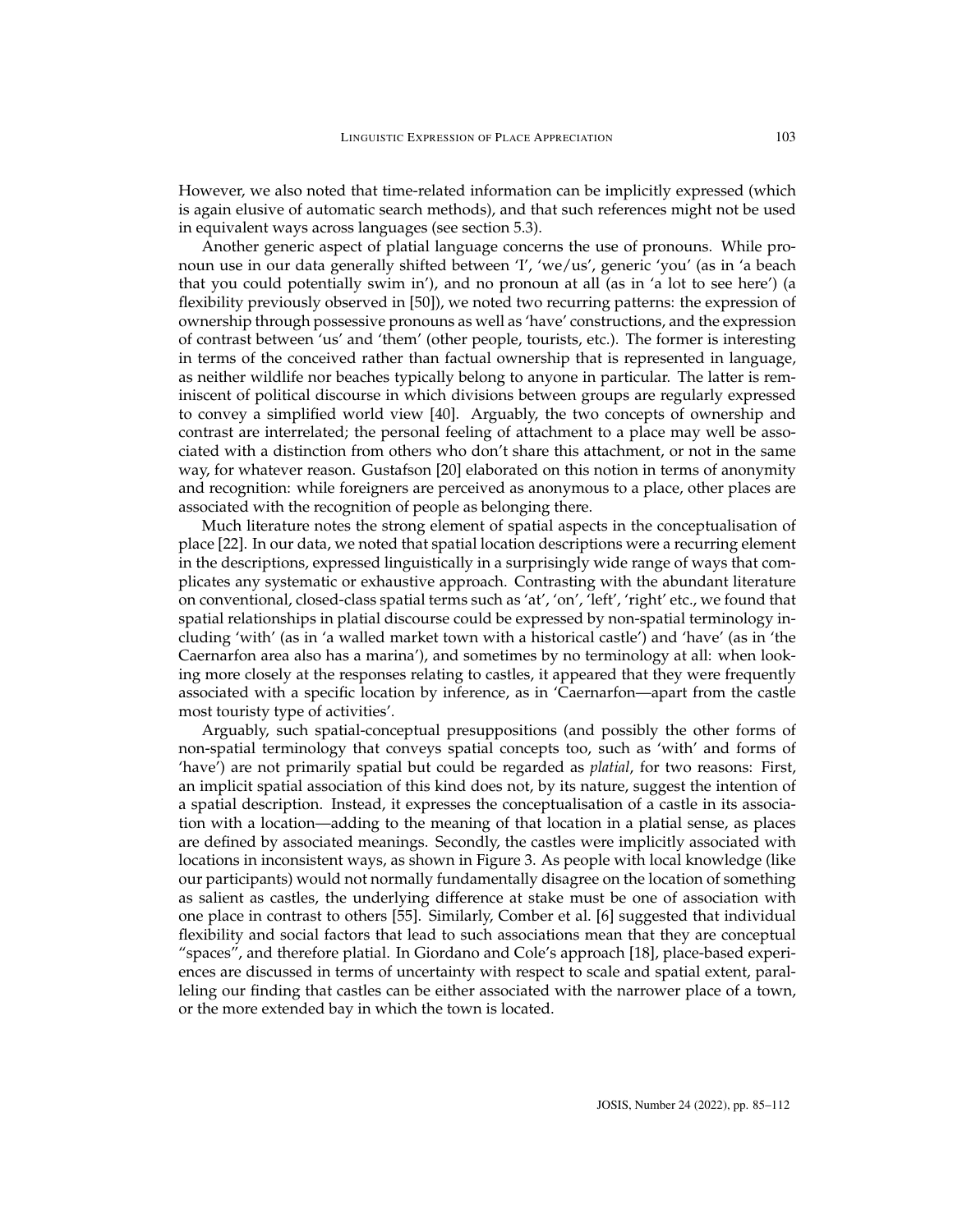## **5.2 Distinctive place attachment in different locations**

To address distinctive place attachment in different locations, we used a semi-automatic keyword search that allowed us to compare the different semantic place facets that were associated with the three different areas (MCAs) that our participants were explicitly asked about. Supported by statistical tests, this analysis shows that each of the MCAs was characterised reliably by distinct features with respect to the semantic categories of specific locations, nature, architecture, economy, water, visual appreciation, experiences and activities, and proximity—expressed systematically through associated keywords in the responses. The resulting patterns reflect the specific nature of these areas, highlighting exactly what was asked of the participants, namely to characterise what makes each of them special and distinctive. However, notably a similarly extended range of further semantic categories identified in our data set turned out not to be distinctive, showing no statistical differences between MCAs.

Clearly, as these results demonstrate, differential place attachment is driven by a complex dynamic between similarity and variation. Although different places are clearly attractive to people for various reasons, there are also common features of place attachment that seem consistent across different places. Identifying relevant commonalities along with distinctive features, in light of the high diversity of place facets as identified by [\[22\]](#page-23-2), may be one of the main challenges for platial research in diverse geographical contexts [\[23\]](#page-23-12), such as [\[2\]](#page-22-11) or [\[54\]](#page-25-10).

This dynamic between similarity and variation is mirrored in other contexts and concepts as well. Arguably, in fact, it is at the heart of a long-lasting debate in the field of linguistic semantics. In brief, classical feature theory assumed that linguistic concepts must be clearly defined by necessary and sufficient conditions [\[17\]](#page-23-13). With this assumption, the concept of 'place' would be defined by several features such as 'emotional attachment' or 'associated memories' or 'everyday activity'—and different theories of place would have to compete to identify which of these are in fact necessary and sufficient to allow for a location to be called a 'place'. Other semantic theories reject this rigid idea, and assume a much more flexible basis for associating meaning with a term [\[17\]](#page-23-13). While delving deeply into the associated intricate academic debate is outside the scope of this paper, it is safe to say that much of this debate concerns how best to capture the fact that many concepts (or words, in language) are associated with very diverse individual instances (such as specific places as instances of the 'place' category) that have much in common while still being distinct in many ways—such as different cats, or hats, or games, being recognisable as such but clearly distinguishable. The ability to abstract over such differences and recognise the commonalities is a fundamental human ability that enables us to categorise and thus structure our world conceptually.

Moreover, individuals might—and often do, albeit not always consciously—differ in how they understand a concept. For instance, 'breakfast' evokes different associations depending on societal conventions and personal habits, and might for some people even be sufficiently defined by a cigarette. Dictionaries and encyclopedias aim to abstract from such individual variation, but in doing so run the risk of failing to capture some less common conceptualisations. Similarly, the approach used here and in related work can only aim to capture outstanding general patterns of place associations, including to what extent different places are conceived of as distinct or similar, but the underlying concept of 'place' and what it means for a particular area will necessarily remain somewhat fuzzy, and char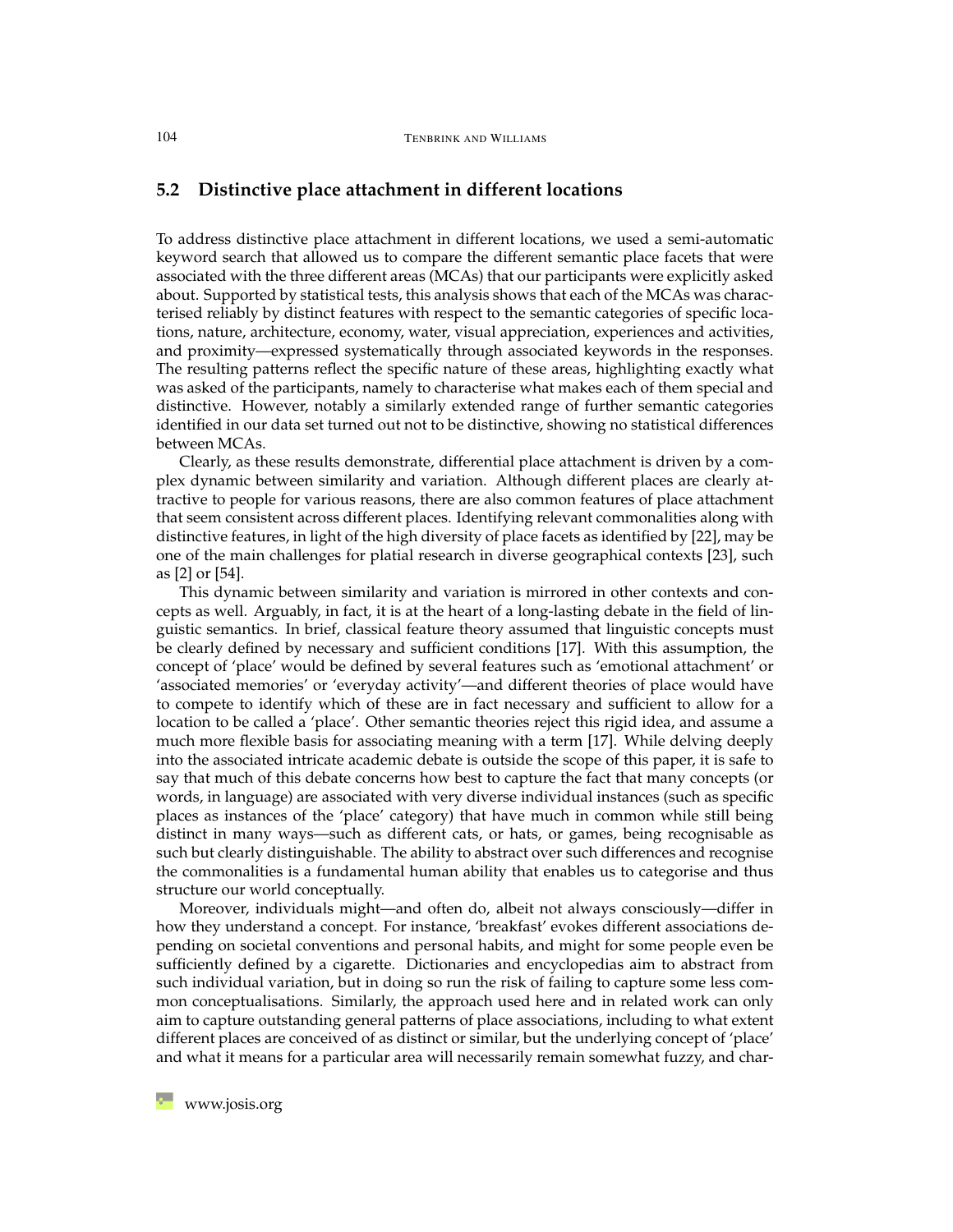acterised by individual differences. For instance, van Riper et al. [\[53\]](#page-25-3) demonstrated how environment-related world views can affect place attachment and engagement.

Notably, this study looked at three fairly similar areas located adjacent to one another in North Wales. People choosing to live in fundamentally different environments, such as the fairly recent urban development Milton Keynes in England [\[12\]](#page-22-12) will be likely to prioritise other place facets to a higher degree (such as economic aspects), while omitting references to nature and visual appreciation. In contrast, people describing entirely natural settings may focus more on activities and emotions [\[14\]](#page-22-6). Thus, a distinctive analysis of linguistic features of the discourse pertaining to highly contrasting environments is likely to produce highly significant, consistent patterns of diversity of place facets.

## <span id="page-20-0"></span>**5.3 Place attachment in Welsh**

A tertiary goal of this study was to gain first insights into how platial notions are expressed in a language other than English (which is typically used as a starting point), namely Welsh. Here, our contribution is limited by a feature of our study design, namely that we let our participants decide in which language they wished to write their responses (as we did not want to impose a restriction they might not feel comfortable with). Despite the majority of participants (44 out of 72) declaring themselves native speakers of Welsh (and 7 more declaring a high level of Welsh proficiency), only half of the Welsh native speakers (22) contributed responses in Welsh. This corresponds to a widely observed tendency for Welsh speakers to lack confidence in writing in Welsh, $^3$  $^3$  including on social media [\[10\]](#page-22-13).

Within the limited Welsh-language data available in our corpus (3,648 words as opposed to 9,484 in English), our analysis highlighted two interesting gaps: neither the linguistic feature of ownership, used frequently in English to express personal relationships to a place, nor the abundance of time references (explicit and implicit) that indicated personal experience of a place, was mirrored in Welsh in a way matching the English usage. Three possible explanations come to mind. First, it could be an accidental feature of the imbalanced data source with a low number of instances overall: while the word count ratio is somewhat above 1:3 (a bit more than one Welsh word against three English words), the occurrence of ownership instances amounts to 1:11, and that of explicit time references to 1:6—but 0:25 (none in Welsh against 25 in English) for implicit cases. Secondly, it could be a feature of the different language systems, which may express similar concepts generally in a different way. Conceivably, in Welsh, concepts of this kind are generally rarely expressed through the terminology of ownership, or through time references, independent of context and beyond notions of place. We are not aware of any relevant literature addressing this possibility. However, differences in the linguistic systems might mean that our analysis did not capture the relevant concepts equivalently. Thirdly, it is theoretically possible that there is a genuine conceptual lack of perceived ownership of the kind that is sometimes expressed in English, and that anchoring platial experience in time is perceived as less relevant for Welsh speakers. While this difference could in principle be cultural, given the number of native speakers of Welsh in the group that answered through the medium of English it seems more plausible that the language itself is the influencing factor.

<span id="page-20-1"></span> $3$ For instance, Prys et al. [\[34,](#page-24-15) p. 3263] note a "lack of confidence speakers of Welsh, as a minority language, may have in their ability to write the language, especially as the older generation would not have had any education through the language, and it is still under-represented in official domains."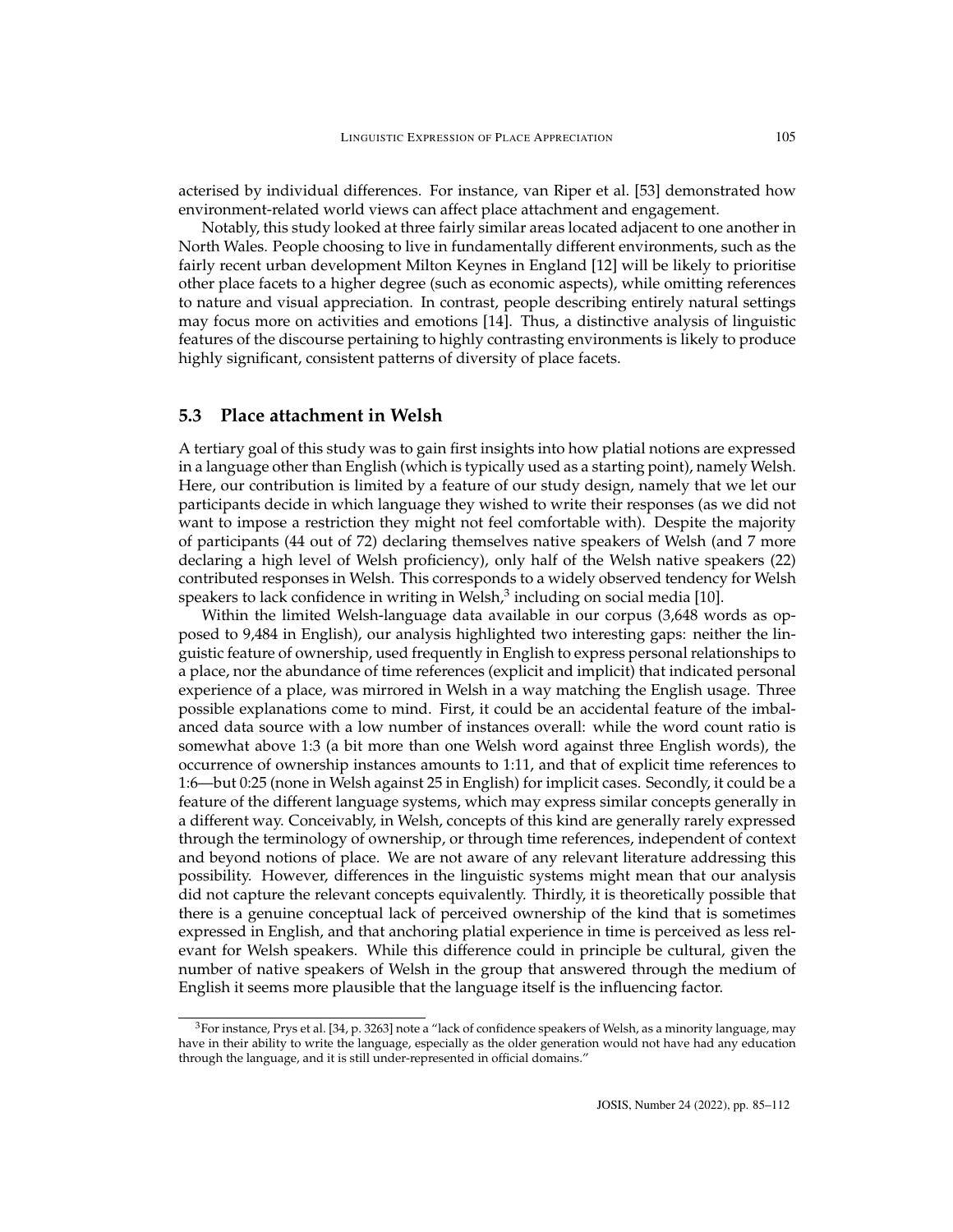Of these three options, the last one is the most intriguing in the context of the current aims. However, at this point we have little basis for arguing in either direction, and so we will have to leave this point for future research.

In other respects, Welsh language responses were similar, though not always directly equivalent to English ones. Direct translations (i.e., corresponding words with similar semantic scope) could be found for a range of spatial prepositions (cf. section [4.1\)](#page-8-0) as well as keywords for semantic categories as listed in the Appendix (motivated in section [4.2\)](#page-10-0). We noted that not all concepts were equivalently represented in both languages, and the number of keywords used for the automatic search in each category was therefore not consistent across the languages; therefore, we refrained from attempting a direct languagebased comparison between the distributions of semantic categories. With language as a between-subjects factor (in contrast to the MCA-based distributional analysis presented here), a more balanced and controlled data set would be needed for a reliable comparison.

## **6 Conclusion**

Our exploratory study has highlighted a range of ways in which platial notions are represented in language, focusing primarily on English but gaining some initial insights for Welsh as well. We have identified relevant keywords for platial semantic categories in both languages that can serve as 'proxies' or shortcuts for more in-depth content analysis or as search terms for automatic approaches, and pointed to a range of linguistic phenomena such as platial notions expressed through ownership terminology, time references, and varieties of spatial expression and inference.

Our corpus is very small considering the many ways in which humans may relate to their environment. Nevertheless, we hope that our analysis offers a valuable basis for future discussion and further development of systematic linguistic analysis of the language (or discourse) of place.

# **Acknowledgments**

Special thanks to John Briggs at Natural Resources Wales, author of the National Seascape Assessment for Wales Report 2015, for many inspiring discussions on this topic. We gratefully acknowledge support by Bangor University for an internship carried out by Melissa Lambe, who did an excellent job collecting and initially sorting the data. We thank Constance Croguennec for help with summarising the content of the collected questionnaires, developing the idea of time references, and further useful discussions of this topic. Finally, we thank Clare Davies (Winchester University) for contributing key inspiration and ideas at the initial stages of this project.

## **References**

<span id="page-21-0"></span>[1] BLACK, R. C., SORENSON, M. W., AND JOHNSON, T. R. Toward an actorbased measure of supreme court case salience: Information-seeking and engagement during oral arguments. *Political Research Quarterly 66*, 4 (2013), 804–818. [doi:10.1177/1065912912469729.](http://dx.doi.org/10.1177/1065912912469729)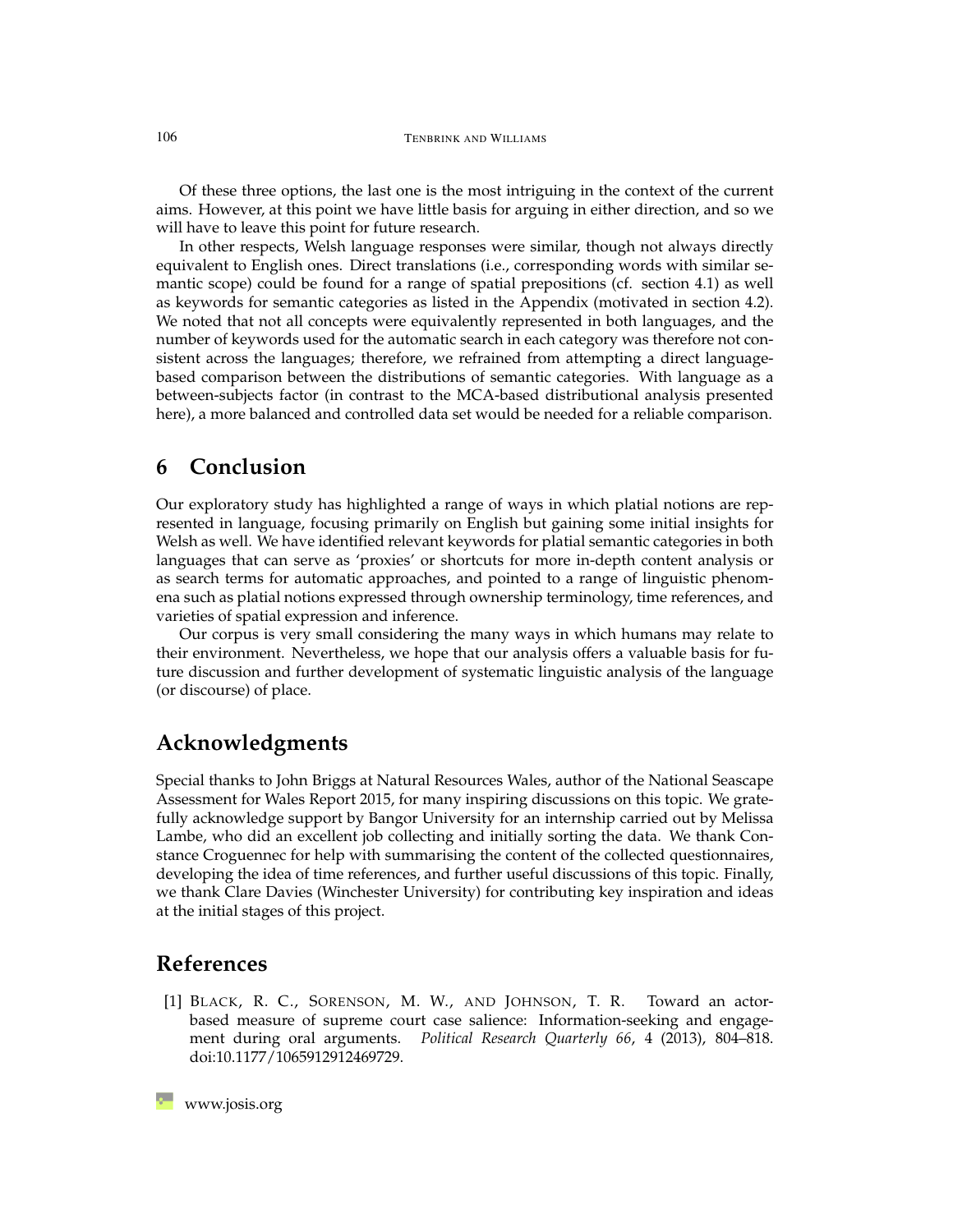- <span id="page-22-11"></span>[2] BROWN, G., AND RAYMOND, C. The relationship between place attachment and landscape values: Toward mapping place attachment. *Applied Geography 27*, 2 (2007), 89– 111. [doi:10.1016/j.apgeog.2006.11.002.](http://dx.doi.org/10.1016/j.apgeog.2006.11.002)
- <span id="page-22-8"></span>[3] BUTZ, D., AND EYLES, J. Reconceptualizing senses of place: Social relations, ideology and ecology. *Geografiska Annaler: Series B, Human Geography 79*, 1 (1997), 1–25. [doi:10.1111/j.0435-3684.1997.00002.x.](http://dx.doi.org/10.1111/j.0435-3684.1997.00002.x)
- <span id="page-22-7"></span>[4] CARMONA, M., HEATH, T., TIESDELL, S., AND OC, T. Public places urban spaces. *Urban Design Quarterly 90* (2004), 40.
- <span id="page-22-4"></span>[5] CHEN, H., WINTER, S., AND VASARDANI, M. Georeferencing places from collective human descriptions using place graphs. *Journal of Spatial Information Science*, 17 (2018), 31–62. [doi:10.5311/JOSIS.2018.17.417.](http://dx.doi.org/10.5311/JOSIS.2018.17.417)
- <span id="page-22-5"></span>[6] COMBER, A., BUTLER, A., MALLESON, N., AND SCHAFRAN, A. Quantitative platial analysis: methods for handling and representing platial heterogeneity and linking varying concepts of places. In *Proceedings of the 1st Workshop on Platial Analysis (PLATIAL-18)* (2018), pp. 7–14.
- <span id="page-22-0"></span>[7] COVENTRY, K. R., AND GARROD, S. C. *Saying, seeing and acting: The psychological semantics of spatial prepositions*. Psychology Press, Hove, UK, 2004. [doi:10.4324/9780203641521.](http://dx.doi.org/10.4324/9780203641521)
- <span id="page-22-3"></span>[8] CRAIK, K. H. Appraising the objectivity of landscape dimensions. In *Natural Environments: Studies in theoretical and applied analysis*, J. V. Krutilla, Ed. Johns Hopkins University Press, 1972, pp. 292–346.
- <span id="page-22-2"></span>[9] CRESSWELL, T. *Place: An introduction*. John Wiley & Sons, 2014.
- <span id="page-22-13"></span>[10] CUNLIFFE, D., MORRIS, D., AND PRYS, C. Young bilinguals' language behaviour in social networking sites: The use of Welsh on Facebook. *Journal of Computer-Mediated Communication 18*, 3 (2013), 339–361. [doi:10.1111/jcc4.12010.](http://dx.doi.org/10.1111/jcc4.12010)
- <span id="page-22-1"></span>[11] DALGLEISH, T., AND POWER, M. *Handbook of Cognition and Emotion*. John Wiley & Sons, 2000.
- <span id="page-22-12"></span>[12] DEGEN, M., DESILVEY, C., AND ROSE, G. Experiencing visualities in designed urban environments: Learning from Milton Keynes. *Environment and Planning A 40*, 8 (2008), 1901–1920. [doi:10.1068/a39208.](http://dx.doi.org/10.1068/a39208)
- <span id="page-22-9"></span>[13] DERUNGS, C., AND PURVES, R. S. Characterising landscape variation through spatial folksonomies. *Applied Geography 75* (2016), 60–70. [doi:10.1016/j.apgeog.2016.08.005.](http://dx.doi.org/10.1016/j.apgeog.2016.08.005)
- <span id="page-22-6"></span>[14] EGOROVA, E. Using textual volunteered geographic information to model naturebased activities: A case study from Aotearoa New Zealand. *Journal of Spatial Information Science*, 23 (2021), 25–63. [doi:10.5311/JOSIS.2021.23.157.](http://dx.doi.org/10.5311/JOSIS.2021.23.157)
- <span id="page-22-10"></span>[15] ESPINOSA-ANKE, L., PALMER, G., CORCORAN, P., FILIMONOV, M., SPASIĆ, I., AND KNIGHT, D. English–welsh cross-lingual embeddings. *Applied Sciences 11*, 14 (2021), 6541. [doi:10.3390/app11146541.](http://dx.doi.org/10.3390/app11146541)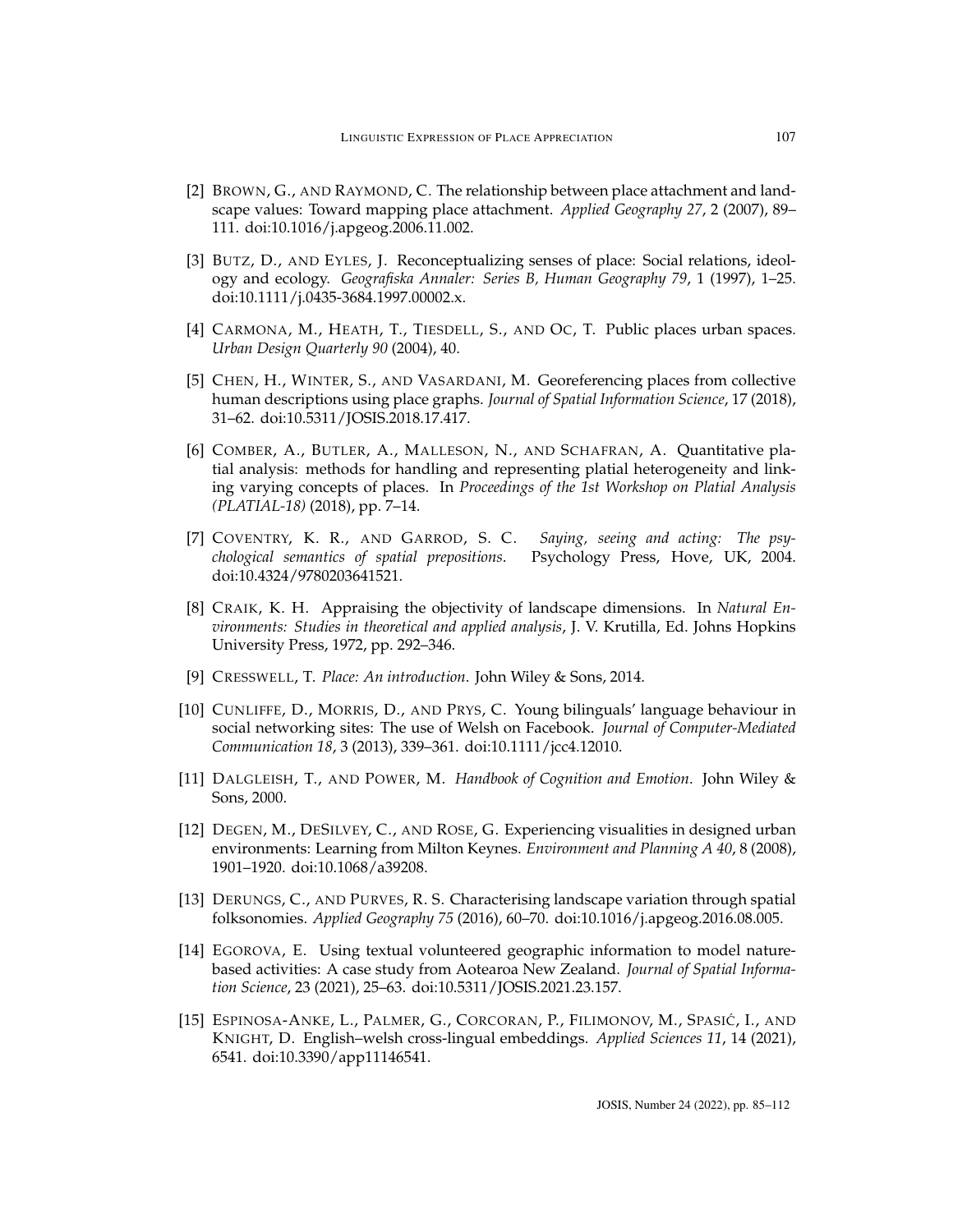- <span id="page-23-8"></span>[16] GATERSLEBEN, B., WYLES, K. J., MYERS, A., AND OPITZ, B. Why are places so special? Uncovering how our brain reacts to meaningful places. *Landscape and Urban Planning 197* (2020), 103758. [doi:10.1016/j.landurbplan.2020.103758.](http://dx.doi.org/10.1016/j.landurbplan.2020.103758)
- <span id="page-23-13"></span>[17] GEERAERTS, D. *Theories of Lexical Semantics*. Oxford University Press, Oxford, 2009.
- <span id="page-23-6"></span>[18] GIORDANO, A., AND COLE, T. Places of the Holocaust: Towards a model of GIS of place. *Transactions in GIS 24*, 4 (2020), 842–857. [doi:10.1111/tgis.12583.](http://dx.doi.org/10.1111/tgis.12583)
- <span id="page-23-5"></span>[19] GOWING, L. 'The freedom of the streets': Women and social space, 1560-1640. In *Londinopolis: Essays in the cultural and social history of early modern London*, P. Griffiths and M. S. R. Jenner, Eds. Manchester University Press, Manchester, 2000, pp. 130–151.
- <span id="page-23-4"></span>[20] GUSTAFSON, P. Meanings of place: Everyday experience and theoretical conceptualizations. *Journal of Environmental Psychology 21*, 1 (2001), 5–16. [doi:10.1006/jevp.2000.0185.](http://dx.doi.org/10.1006/jevp.2000.0185)
- <span id="page-23-11"></span>[21] HALLIDAY, M. A. K., AND MATTHIESSEN, C. M. *Halliday's Introduction to Functional Grammar*. Routledge, 2013.
- <span id="page-23-2"></span>[22] HAMZEI, E., WINTER, S., AND TOMKO, M. Place facets: a systematic literature review. *Spatial Cognition & Computation 20*, 1 (2020), 33–81. [doi:10.1080/13875868.2019.1688332.](http://dx.doi.org/10.1080/13875868.2019.1688332)
- <span id="page-23-12"></span>[23] HERNÁNDEZ, B., HIDALGO, M. C., AND RUIZ, C. Theoretical and methodological aspects of research on place attachment. In *Place Attachment*, L. C. Manzo and P. Devine-Wright, Eds. Routledge, London, New York, 2020, pp. 94–110.
- <span id="page-23-1"></span>[24] JACKSON, J. C., WATTS, J., HENRY, T. R., LIST, J.-M., FORKEL, R., MUCHA, P. J., GREENHILL, S. J., GRAY, R. D., AND LINDQUIST, K. A. Emotion semantics show both cultural variation and universal structure. *Science 366*, 6472 (2019), 1517–1522. [doi:10.1126/science.aaw8160.](http://dx.doi.org/10.1126/science.aaw8160)
- <span id="page-23-10"></span>[25] KALTENBORN, B. P. Nature of place attachment: A study among recreation homeowners in southern norway. *Leisure Sciences 19*, 3 (1997), 175–189. [doi:10.1080/01490409709512248.](http://dx.doi.org/10.1080/01490409709512248)
- <span id="page-23-3"></span>[26] LAKOFF, G., AND JOHNSON, M. *Metaphors We Live By*. University of Chicago Press, Chicago, 2008.
- <span id="page-23-7"></span>[27] LENGEN, C., AND KISTEMANN, T. Sense of place and place identity: Review of neuroscientific evidence. *Health & Place 18* (2012), 1162–1171. [doi:10.1016/j.healthplace.2012.01.012.](http://dx.doi.org/10.1016/j.healthplace.2012.01.012)
- <span id="page-23-0"></span>[28] LEVINSON, S. Frames of reference and Molyneux's question: Crosslinguistic evidence. In *Language and Space*, P. Bloom, M. Peterson, L. Nadel, and M. Garrett, Eds. MIT Press, Cambridge, MA, 1996, pp. 109–169. [doi:10.7551/mitpress/4107.003.0006.](http://dx.doi.org/10.7551/mitpress/4107.003.0006)
- <span id="page-23-9"></span>[29] MANZO, L. C. Beyond house and haven: Toward a revisioning of emotional relationships with places. *Journal of Environmental Psychology 23*, 1 (2003), 47–61. [doi:10.1016/S0272-4944\(02\)00074-9.](http://dx.doi.org/10.1016/S0272-4944(02)00074-9)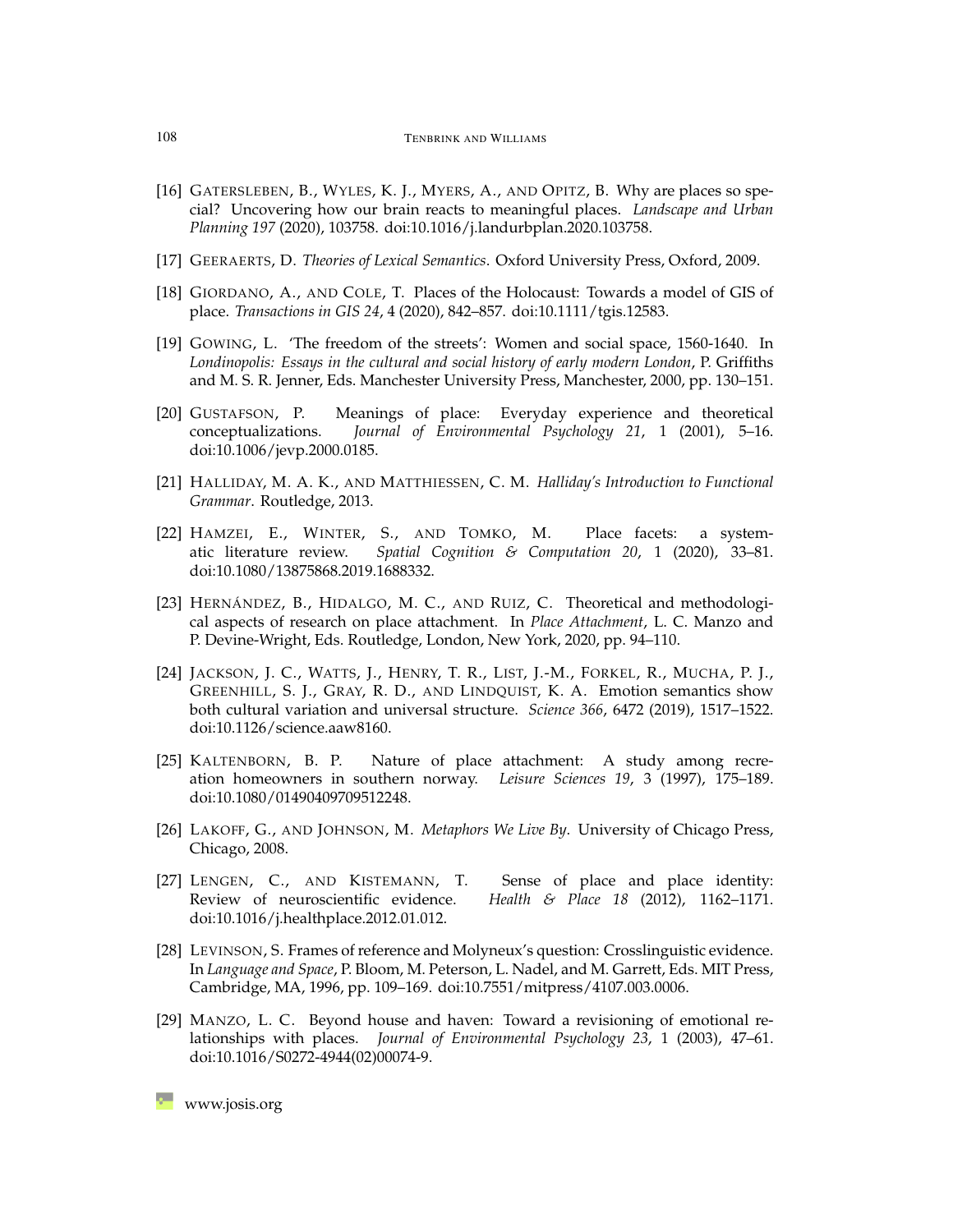- <span id="page-24-8"></span>[30] MARTIN, J. R., AND ROSE, D. *Working with discourse: Meaning beyond the clause*. Bloomsbury Publishing, 2003.
- <span id="page-24-3"></span>[31] MASSEY, D. Living in Wythenshawe. In *The unknown city: Contesting architecture and social space*, I. Borden, J. Kerr, A. Pivaro, and J. Rendell, Eds. MIT Press, Cambridge, MA, 2001, pp. 459–475.
- <span id="page-24-6"></span>[32] MILLIGAN, M. J. Interactional past and potential: The social construction of place attachment. *Symbolic Interaction 21*, 1 (1998), 1–33. [doi:10.1525/si.1998.21.1.1.](http://dx.doi.org/10.1525/si.1998.21.1.1)
- <span id="page-24-13"></span>[33] PRYS, D., AND JONES, D. Gathering data for speech technology in the welsh language: A case study. In *LREC 2018* (2018).
- <span id="page-24-15"></span>[34] PRYS, D., PRYS, G., AND JONES, D. B. Cysill ar-lein: A corpus of written contemporary Welsh compiled from an on-line spelling and grammar checker. In *Proceedings of the Tenth International Conference on Language Resources and Evaluation (LREC'16)* (2016), pp. 3261–3264.
- <span id="page-24-9"></span>[35] PURVES, R. S., AND DERUNGS, C. From space to place: Place-based explorations of text. *International Journal of Humanities and Arts Computing 9*, 1 (2015), 74–94. [doi:10.3366/ijhac.2015.0139.](http://dx.doi.org/10.3366/ijhac.2015.0139)
- <span id="page-24-14"></span>[36] PURVES, R. S., WINTER, S., AND KUHN, W. Places in information science. *Journal of the Association for Information Science and Technology 70*, 11 (2019), 1173–1182. [doi:10.1002/asi.24194.](http://dx.doi.org/10.1002/asi.24194)
- <span id="page-24-10"></span>[37] QIAO, F., AND JIANG, K. Attitudes towards global warming on twitter: A hedonometer-appraisal analysis. *Journal of Global Information Management (JGIM) 30*, 7 (2021), 1–20. [doi:10.4018/JGIM.296708.](http://dx.doi.org/10.4018/JGIM.296708)
- <span id="page-24-12"></span>[38] QIAO, F., AND WILLIAMS, J. Topic modelling and sentiment analysis of global warming tweets: Evidence from big data analysis. *Journal of Organizational and End User Computing (JOEUC) 34*, 3 (2022), 1–18. [doi:10.4018/JOEUC.294901.](http://dx.doi.org/10.4018/JOEUC.294901)
- <span id="page-24-1"></span>[39] RELPH, E. *Place and Placelessness*, vol. 67. Pion London, 1976.
- <span id="page-24-7"></span>[40] RIGGINS, S. H. E. *The language and politics of exclusion: Others in discourse.* Sage Publications, Inc, 1997.
- <span id="page-24-5"></span>[41] SCANNELL, L., AND GIFFORD, R. Defining place attachment: A tripartite organizing framework. *Journal of Environmental Psychology 30*, 1 (2010), 1–10. [doi:10.1016/j.jenvp.2009.09.006.](http://dx.doi.org/10.1016/j.jenvp.2009.09.006)
- <span id="page-24-2"></span>[42] SCHEIDER, S., AND JANOWICZ, K. Place reference systems. *Applied Ontology 9*, 2 (2014), 97–127. [doi:10.3233/AO-140134.](http://dx.doi.org/10.3233/AO-140134)
- <span id="page-24-4"></span>[43] SMITH, J. S. *Explorations in Place Attachment*. Routledge, 2017.
- <span id="page-24-11"></span>[44] STINE, R. A. Sentiment analysis. *Annual review of statistics and its application 6* (2019), 287–308. [doi:10.1146/annurev-statistics-030718-105242.](http://dx.doi.org/10.1146/annurev-statistics-030718-105242)
- <span id="page-24-0"></span>[45] TALMY, L. How language structures space. In *Spatial Orientation: Theory, Research, and Application*, H. Pick and L. Acredolo, Eds. Plenum Press, New York, 1983, pp. 225–282.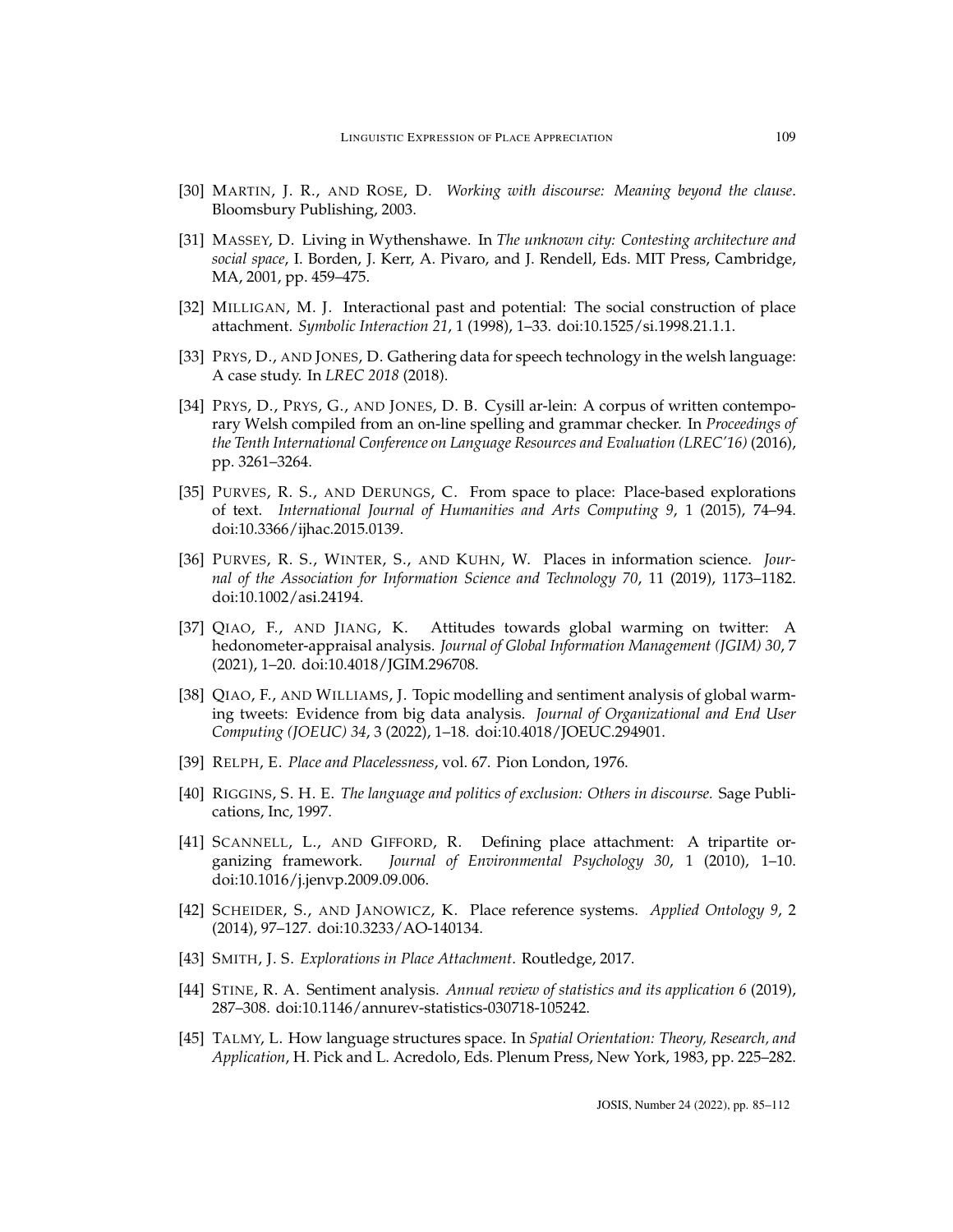- <span id="page-25-7"></span>[46] TALMY, L. The fundamental system of spatial schemas in language. In *From perception to meaning*. De Gruyter Mouton, 2008, pp. 199–234. [doi:10.1515/9783110197532.3.199.](http://dx.doi.org/10.1515/9783110197532.3.199)
- <span id="page-25-6"></span>[47] TENBRINK, T. *Cognitive Discourse Analysis: an introduction*. Cambridge University Press, Cambridge, 2020.
- <span id="page-25-8"></span>[48] TENBRINK, T. The language of place: Towards an agenda for linguistic platial cognition research. In *Proceedings of the 2nd International Symposium on Platial Information Science (PLATIAL-19)* (2020), pp. 5–12. [doi:10.5281/zenodo.3628849.](http://dx.doi.org/10.5281/zenodo.3628849)
- <span id="page-25-0"></span>[49] TENBRINK, T. What spatial environments mean. *Journal of Spatial Information Science*, 20 (2020), 57–63. [doi:10.5311/JOSIS.2020.20.662.](http://dx.doi.org/10.5311/JOSIS.2020.20.662)
- <span id="page-25-9"></span>[50] TENBRINK, T., BRÖSAMLE, M., AND HÖLSCHER, C. Flexibility of perspectives in architects' thinking. *Proceedings of SCAD Spatial Cognition for Architectural Design* (2011), 215–223.
- <span id="page-25-4"></span>[51] TUAN, Y.-F. *Space and place: The perspective of experience*. University of Minnesota Press, 1977.
- <span id="page-25-1"></span>[52] VAN BOVEN, L., KANE, J., MCGRAW, A. P., AND DALE, J. Feeling close: Emotional intensity reduces perceived psychological distance. *Journal of Personality and Social Psychology 98*, 6 (2010), 872–885. [doi:10.1037/a0019262.](http://dx.doi.org/10.1037/a0019262)
- <span id="page-25-3"></span>[53] VAN RIPER, C. J., YOON, J. I., KYLE, G. T., WALLEN, K. E., LANDON, A. C., AND RAYMOND, C. The antecedents of place attachment in the context of an Australian national park. *Journal of Environmental Psychology 61* (2019), 1–9. [doi:10.1016/j.jenvp.2018.11.001.](http://dx.doi.org/10.1016/j.jenvp.2018.11.001)
- <span id="page-25-10"></span>[54] WARTMANN, F. M., STRIDE, C., KIENAST, F., AND HUNZIKER, M. Relating landscape ecological metrics with public survey data on perceived landscape quality and place attachment. *Landscape Ecology 36*, 8 (2021), 2367–2393. [doi:10.1007/s10980-021-01290](http://dx.doi.org/10.1007/s10980-021-01290-y) [y.](http://dx.doi.org/10.1007/s10980-021-01290-y)
- <span id="page-25-2"></span>[55] WINTER, S., AND FREKSA, C. Approaching the notion of place by contrast. *Journal of Spatial Information Science 2012*, 5 (2012), 31–50. [doi:10.5311/JOSIS.2012.5.90.](http://dx.doi.org/10.5311/JOSIS.2012.5.90)
- <span id="page-25-5"></span>[56] ZRIBI-HERTZ, A. Anaphor binding and narrative point of view: English reflexive pronouns in sentence and discourse. *Language* (1989), 695–727. [doi:10.2307/414931.](http://dx.doi.org/10.2307/414931)

# **Appendix**

We used the keyword extraction function in Excel to count the number of occurrences within each category. To support this, we transposed all capital letters into small case. Also, where appropriate we used letter strings that indicated a particular lexeme in different morphological versions rather than complete words, such as 'beaut' to capture both 'beautiful' and 'beauty'. This was frequently needed particularly for Welsh words, as the first letter of a word frequently changes: for instance, as 'coedwig' (forest) can mutate to 'goedwig' or 'choedwig' or 'nghoedwig' depending on the linguistic context, we searched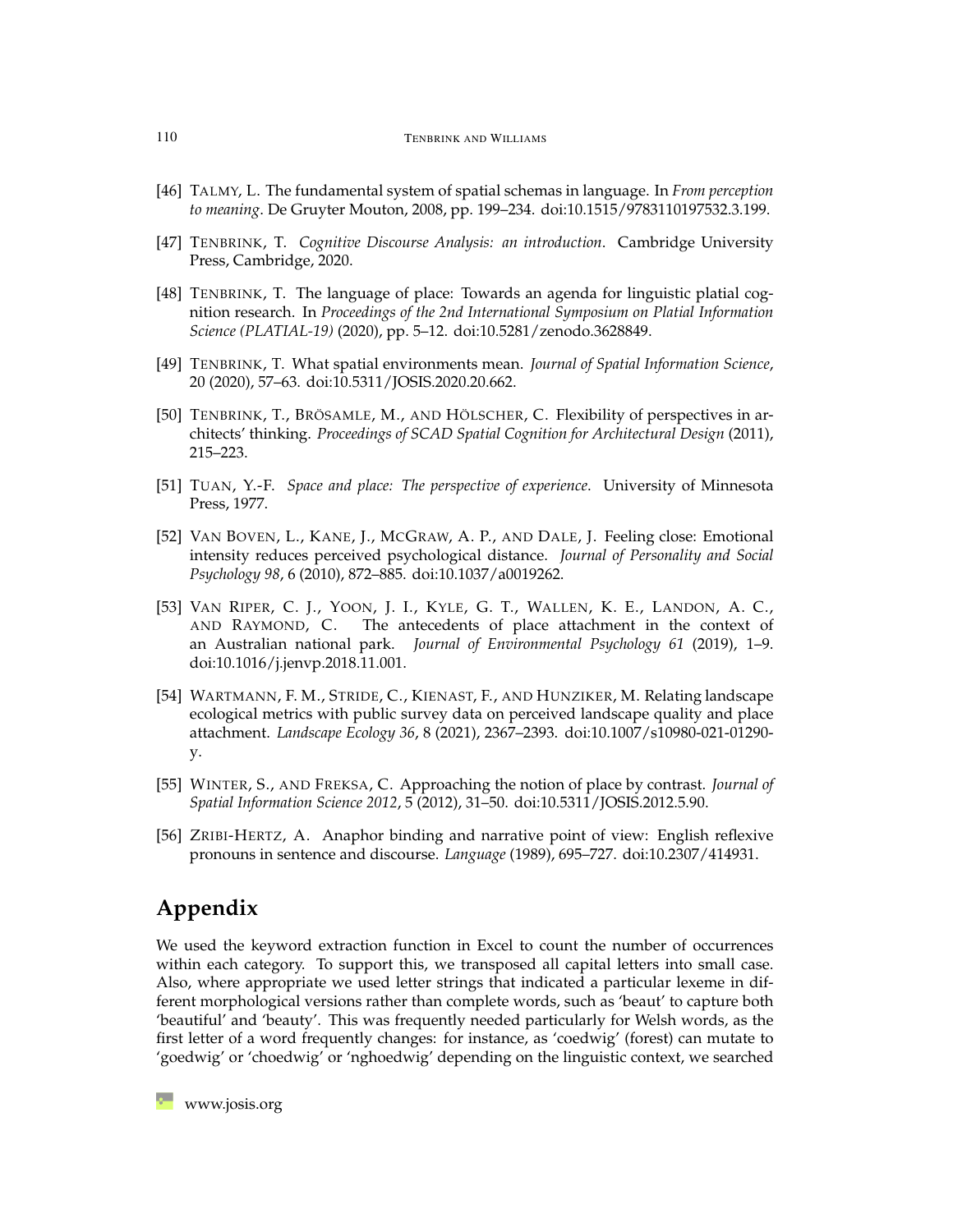for the letter string 'oedwig' which is not ambiguous in this context, i.e., it will always indicate the Welsh version of 'forest'.

Not all words are equivalently represented in both languages, due to the data-driven approach taken here. For a word to be included in our search it had to appear more than once (unless it was a direct translation from a word occurring in the other language), as individual occurrences do not point to any patterns. Where an English word does not have a Welsh translation in the list below, it was not present in the Welsh data, and vice versa. We were cautious to minimise the danger of counting ambiguous letter strings and therefore manually inspected the data multiple times in the course of analysis. Due to the differences between the two linguistic systems, a direct quantitative comparison between them is not possible, although it is interesting to observe that some concepts are represented in one language but not the other: this may be pursued more systematically in future research. Here is the complete list of words searched for, and counted, for each semantic category.

**Proximity** near, close, doorstep, local, access, proxim-, not far, lleol, agos, drws

**Specific locations** church island, botanic garden, swellies, puffin island, plas newydd, penrhyn, st mary, fort belan, (sea) zoo, ferodo, belgian prom, coleg, foryd, llanddwyn, afon seiont, yr eifl, anglesey, môn, orme, abermenai, britannia, newborough, beaumaris, snowdonia, eryri, irish sea, porth lleidiog, dinas dinlle, trefor, nefyn, (llyn) peninsula, benllech, carneddau, colwyn, dulas, llandudno, llanfairfechan, penmon, red wharf, traeth lafan, ogwen, bangor

**Nature** mountain, forest, tree, planting, plants, coast, shore, river, beach, dune, mainland, lake, seafront, estuary, pool, marine, seaweed, mynydd, arfordir, traeth, tir mawr, llynnoedd, afon, moryd, morol, gwymon, culfor, -lanhigion, -oedwig, -oeden

**Seasons and Weather** summer, winter, autumn, spring, season, windy, sun, rain, weather, storm, tywydd, haf, gaeaf, hydref, gwanwyn

**Wildlife** mussel, cormorant, wildlife, bird, gull, oystercatcher, sandpiper, shell-, sheep, dolphin, seal, morloi, anifeil, anifail bywyd gwyllt, cregyn, dafad, defaid, dolffin, aderyn, adar

**Visual-perceptual Appreciation** beaut, fascinating, stunning, view, wonderful, scenic, lovely, peaceful, scenery, untouched, outstanding, calming, nice, splendid, incredib, excellent, special, dramatic, bliss, amazing, elegan, glory, perfect, lush, picturesque, perceive, nice, glorious, distinctive, magnific, special, unique, iconic, majest, fantastic, natur-, apelgar, gwerthfawr, olyg, hardd, arbennig, prydferth, bendigedig, godidog, braf, anhygoel, unigryw, olwg, wych, (t)rawiadol, hyfryd

**Architecture** engineering, bridge, construct, landmark, castle, architect, promenade, pier, building, pont, bont, astell, cestyll, adeilad, telford

**History and legend** history, hms conway, slate, ancient, heritage, myth, legend, past, edward, old, iron age, medieval, prehistoric, original, quaint, back in time, 1850, hms conwy, gryffydd ap cynan, magnus lightfoot, hanes, llech, mabinogi, hen, chwedl, etifeddiaeth, hynafol, treftadaeth, enwog

**Experiences and activities** walk, explore, canoe, swim, learn, research, study, fish, activit, sport, sail, visit/ing, meet, pastime, climb, museum, run, paddle, jog, watch, picnic, kayak, film, shop, athlet, opportun-, siop, cerdded, gerdded, nofio, dysg, pysgota, weithgaredd, chwarae, syrffio, hwylio, naturiaeth, ymweld, cyfarfod, dringo, amgueddfa, rhedeg

**Economy** industry, infrastructure, entrepreneur, touris, econom, work, popular, marina, consumer, commerc, staff, visitor, windfarm, wind farm, wind turbine, attract, developed,